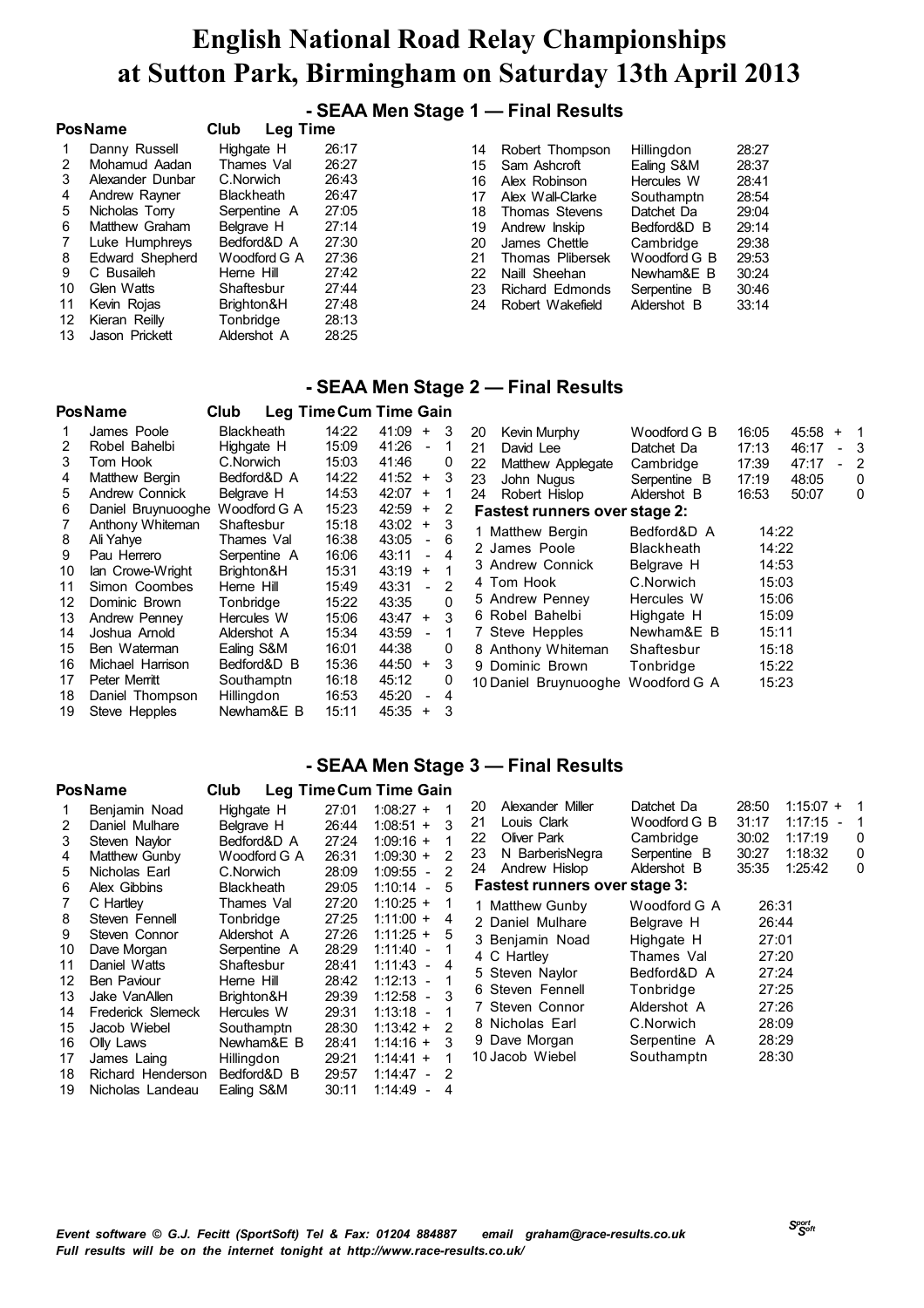### **- SEAA Men Stage 4 — Final Results**

|    | <b>PosName</b>             | Club              |       | Leg Time Cum Time Gain |     |                                      |              |       |                                     |   |
|----|----------------------------|-------------------|-------|------------------------|-----|--------------------------------------|--------------|-------|-------------------------------------|---|
|    | Michael Dan                | Highgate H        | 15:40 | 1:24:07                | 0   | Matthew Nicholson<br>19              | Bedford&D B  | 16:25 | 1:31:12<br>$\overline{\phantom{a}}$ |   |
| 2  | Benjamin Alcock            | Bedford&D A       | 15:17 | $1:24:33 +$            |     | Simon Wigzell<br>20                  | Datchet Da   | 17:14 | 1:32:21                             | 0 |
| 3  | Matt Taylor                | Belgrave H        | 16:03 | $1:24:54 -$            | 1   | John Ferguson<br>21                  | Cambridge    | 17:07 | $1:34:26 +$                         |   |
| 4  | James Stockings            | Woodford G A      | 15:51 | 1:25:21                | 0   | Wilbraham Rob<br>22                  | Woodford G B | 17:44 | 1:34:59<br>$\overline{\phantom{a}}$ |   |
| 5. | Mohamed Mohamed Thames Val |                   | 15:07 | 1:25:32 +              | 2   | Andrew Taylor<br>23                  | Serpentine B | 17:34 | 1:36:06                             | 0 |
| 6  | Wayne Lincoln              | C.Norwich         | 16:07 | $1:26:02 -$            |     | <b>Fastest runners over stage 4:</b> |              |       |                                     |   |
|    | Niall Fleming              | Shaftesbur        | 14:59 | $1:26:42 +$            | 4   | 1 James Shane                        | Newham&E B   | 14:33 |                                     |   |
| 8  | Steve Cooper               | <b>Blackheath</b> | 16:52 | $1:27:06 - 2$          |     | 2 Niall Fleming                      | Shaftesbur   | 14:59 |                                     |   |
| 9  | James Thompson             | Tonbridge         | 16:08 | $1:27:08 -$            |     |                                      |              |       |                                     |   |
| 10 | Ben Bradlev                | Aldershot A       | 15:47 | $1:27:12 -$            |     | 3 Jorge RasoGea                      | Herne Hill   | 15:05 |                                     |   |
| 11 | Jorge RasoGea              | Herne Hill        | 15:05 | $1:27:18 +$            |     | 4 Mohamed Mohamed                    | Thames Val   | 15:07 |                                     |   |
| 12 | Martin O'Connell           | Serpentine A      | 16:58 | $1:28:38 -$            | - 2 | 5 Benjamin Alcock                    | Bedford&D A  | 15:17 |                                     |   |
| 13 | James Shane                | Newham&E B        | 14:33 | $1:28:49 +$            | 3   | 6 Michael Dan                        | Highgate H   | 15:40 |                                     |   |
| 14 | David Boyce                | Brighton&H        | 16:41 | 1:29:39 -              |     | 7 Ben Bradley                        | Aldershot A  | 15:47 |                                     |   |
| 15 | Timothy Sherman            | Southampth        | 16:26 | 1:30:08                | 0   | 8 James Stockings                    | Woodford G A | 15:51 |                                     |   |
| 16 | Belal Alv                  | Hercules W        | 17:05 | 1:30:23 -              | 2   | 9 Matt Taylor                        | Belgrave H   | 16:03 |                                     |   |
| 17 | Joseph Carton              | Hillingdon        | 16:24 | 1:31:05                | 0   | 10 Wayne Lincoln                     | C.Norwich    | 16:07 |                                     |   |
| 18 | Mohamed Hashi              | Ealing S&M        | 16:21 | $1:31:10 +$            |     |                                      |              |       |                                     |   |

#### **- SEAA Men Stage 5 — Final Results**

|    | <b>PosName</b>        | Club              |       | Leg Time Cum Time Gain              |          |      |                               |                   |       |             |     |
|----|-----------------------|-------------------|-------|-------------------------------------|----------|------|-------------------------------|-------------------|-------|-------------|-----|
|    | Paskar Owor           | Belgrave H        | 27:16 | $1:52:10 +$                         |          | 2 20 | Jim McMahon                   | Bedford&D B       | 31:39 | 2:02:51     | - 1 |
|    | Ben Pochee            | Highgate H        | 28:16 | 1:52:23<br>$\overline{\phantom{a}}$ |          | 1 21 | Timothy Ballard               | Woodford G B      | 31:01 | $2:06:00 +$ |     |
| 3  | Matthew Janes         | Bedford&D A       | 27:59 | 1:52:32<br>$\blacksquare$           |          | 122  | Alex Eggeman                  | Cambridge         | 31:38 | $2:06:04 -$ |     |
| 4  | Chris Smith           | Thames Val        | 27:17 | $1:52:49 +$                         |          | 1 23 | Jamie Hogg                    | Serpentine B      | 31:17 | 2:07:23     | 0   |
| 5  | Matt Shone            | Woodford G A      | 27:52 | 1:53:13<br>$\blacksquare$           |          |      | Fastest runners over stage 5: |                   |       |             |     |
| 6  | Michael Skinner       | <b>Blackheath</b> | 26:50 | 1:53:56 +                           | 2        |      | Michael Skinner               | <b>Blackheath</b> | 26:50 |             |     |
|    | Stu Huntington        | C.Norwich         | 27:59 | 1:54:01<br>$\overline{\phantom{a}}$ |          |      | 2 Paskar Owor                 |                   | 27:16 |             |     |
| 8  | Orlando Edwards       | Shaftesbur        | 27:37 | 1:54:19<br>$\blacksquare$           |          |      |                               | Belgrave H        |       |             |     |
| 9  | Luca Russo            | Tonbridge         | 28:38 | 1:55:46                             | $\Omega$ |      | 3 Chris Smith                 | Thames Val        | 27:17 |             |     |
| 10 | Mark Dooley           | Herne Hill        | 28:37 | $1:55:55 +$                         |          |      | 4 Howard Bristow              | Brighton&H        | 27:35 |             |     |
| 11 | Tobias Smith          | Aldershot A       | 28:45 | $1:55:57 -$                         |          |      | 5 Orlando Edwards             | Shaftesbur        | 27:37 |             |     |
| 12 | <b>Howard Bristow</b> | Brighton&H        | 27:35 | $1:57:14 +$                         | 2        |      | 6 Matt Shone                  | Woodford G A      | 27:52 |             |     |
| 13 | Hugh Torry            | Serpentine A      | 28:46 | $1:57:24 -$                         |          |      | 1 7 Stu Huntington            | C.Norwich         | 27:59 |             |     |
| 14 | Matthew Bennett       | Southamptn        | 28:06 | $1:58:14$ +                         |          |      | 8 Matthew Janes               | Bedford&D A       | 27:59 |             |     |
| 15 | Wayne Bell            | Newham&E B        | 30:25 | $1:59:14 -$                         | 2        |      | 9 Matthew Bennett             | Southamptn        | 28:06 |             |     |
| 16 | Martin Bateman        | Hillingdon        | 29:21 | $2:00:26 +$                         |          |      | 10 Ben Pochee                 | Highgate H        | 28:16 |             |     |
| 17 | C Hepworth            | Ealing S&M        | 29:57 | $2:01:07 +$                         |          |      |                               |                   |       |             |     |
| 18 | Sean Crummy           | Hercules W        | 31:31 | $2:01:54 -$                         | 2        |      |                               |                   |       |             |     |
| 19 | Rob Foster            | Datchet Da        | 29:45 | $2:02:06 +$                         |          |      |                               |                   |       |             |     |

#### **- SEAA Men Stage 6 — Final Results**

|    | <b>Pos Name</b>  | Club              |       | <b>Leg Time Cum Time Gain</b> |          |                               |              |       |                   |     |
|----|------------------|-------------------|-------|-------------------------------|----------|-------------------------------|--------------|-------|-------------------|-----|
|    | Neilson Hall     | Bedford&D A       | 14:34 | $2:07:06 + 2$                 |          | Richard Peel<br>22            | Serpentine B | 17:19 | $2:24:42 + 1$     |     |
| 2  | Richard Ward     | Belgrave H        | 16:06 | $2:08:16 -$                   |          | Steve Lambert<br>23           | Woodford G B | 18:52 | 2:24:52<br>$\sim$ | - 2 |
| 3  | Jonathan Deane   | Highgate H        | 16:07 | $2:08:30 -$                   | 1        | Fastest runners over stage 6: |              |       |                   |     |
| 4  | Daniel Allport   | Thames Val        | 16:15 | 2:09:04                       | 0        | 1 Frank Baddick               | Newham&E B   | 14:31 |                   |     |
| 5  | Angus Holford    | Woodford G A      | 16:00 | 2:09:13                       | 0        | 2 Neilson Hall                | Bedford&D A  |       | 14:34             |     |
| 6  | Oliver Maskell   | C.Norwich         | 15:58 | $2:09:59 +$                   |          | 3 C Joslin-Allen              | Tonbridge    |       | 15:06             |     |
|    | G Vacharopoulos  | <b>Blackheath</b> | 16:29 | $2:10:25 -$                   |          | 4 James McCarthy              | Brighton&H   |       | 15:44             |     |
| 8  | C Joslin-Allen   | Tonbridge         | 15:06 | $2:10:52 +$                   |          | 5 Oliver Maskell              | C.Norwich    |       | 15:58             |     |
| 9  | James Trapmore   | Shaftesbur        | 16:36 | $2:10:55 -$                   |          |                               |              |       |                   |     |
| 10 | Andrew Rooke     | Aldershot A       | 16:08 | $2:12:05 +$                   |          | 6 Angus Holford               | Woodford G A |       | 16:00             |     |
| 11 | Deron Fagan      | Herne Hill        | 16:47 | $2:12:42 -$                   |          | 7 Richard Ward                | Belgrave H   |       | 16:06             |     |
| 12 | James McCarthy   | Brighton&H        | 15:44 | 2:12:58                       | 0        | 8 Cathal Logue                | Serpentine A | 16:07 |                   |     |
| 13 | Cathal Loque     | Serpentine A      | 16:07 | 2:13:31                       | $\Omega$ | 9 Jonathan Deane              | Highgate H   |       | 16:07             |     |
| 14 | Frank Baddick    | Newham&E B        | 14:31 | $2:13:45 +$                   |          | 10 Andrew Rooke               | Aldershot A  |       | 16:08             |     |
| 15 | Russell Osborn   | Southamptn        | 17:42 | $2:15:56 -$                   |          |                               |              |       |                   |     |
| 16 | Carl Yates       | Hillingdon        | 17:05 | 2:17:31                       | 0        |                               |              |       |                   |     |
| 17 | Philip Glynn     | Hercules W        | 17:01 | $2:18:55 +$                   |          |                               |              |       |                   |     |
| 18 | Mark Cameron     | Ealing S&M        | 18:02 | $2:19:09 -$                   |          |                               |              |       |                   |     |
| 19 | Gordon Barrie    | Bedford&D B       | 16:51 | $2:19:42 +$                   |          |                               |              |       |                   |     |
| 20 | Guiseppe Rivelli | Datchet Da        | 17:39 | $2:19:45 -$                   |          |                               |              |       |                   |     |
| 21 | Ben Jones        | Cambridge         | 17:38 | $2:23:42 +$                   |          |                               |              |       |                   |     |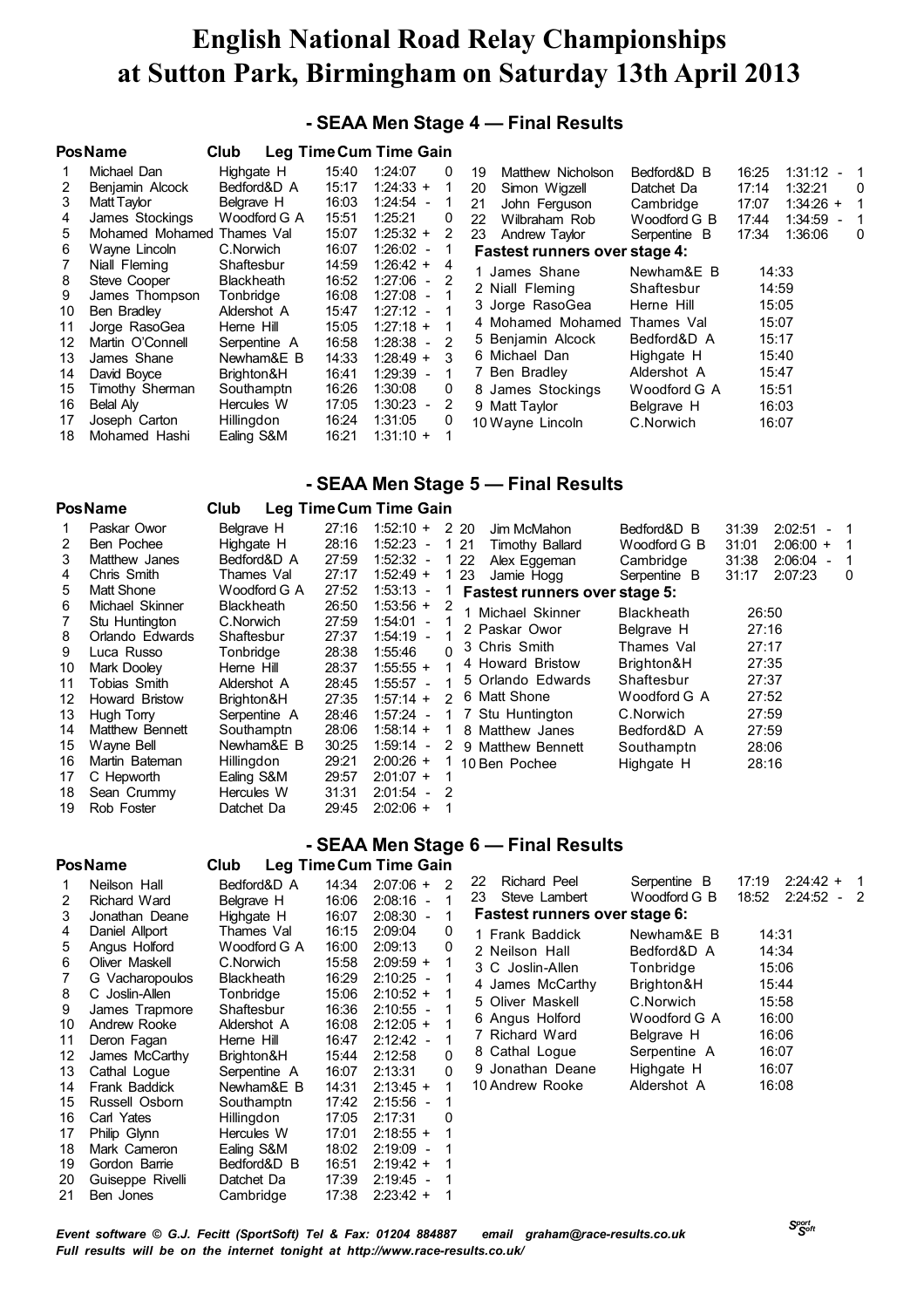### **- SEAA Men Stage 7 — Final Results**

|    | <b>PosName</b>  | Club         |       | <b>Leg Time Cum Time Gain</b>       |   |
|----|-----------------|--------------|-------|-------------------------------------|---|
| 1  | Lozano Alberto  | Belgrave H   | 25:39 | $2:33:55 +$                         | 1 |
| 2  | Jack Goodwin    | Bedford&D A  | 28:24 | 2:35:30                             | 1 |
| 3  | Tom Beedell     | Woodford G A | 28:12 | $2:37:25 +$                         | 2 |
| 4  | Ryan McKinlay   | Highgate H   | 28:59 | 2:37:29                             | 1 |
| 5  | Frank Bailey    | Shaftesbur   | 26:48 | $2:37:43 +$                         | 4 |
| 6  | Piers Arnold    | C.Norwich    | 27:48 | 2:37:47                             | 0 |
| 7  | Peter Tucker    | Blackheath   | 27:24 | 2:37:49                             | 0 |
| 8  | Thomas Cox      | Tonbridge    | 28:13 | 2:39:05                             | 0 |
| 9  | Sean Renfer     | Thames Val   | 30:11 | $2:39:15 -$                         | 5 |
| 10 | Mark Greenwood  | Aldershot A  | 28:56 | 2:41:01                             | 0 |
| 11 | Joshua Mutch    | Brighton&H   | 28:33 | $2:41:31 +$                         | 1 |
| 12 | John Kettle     | Herne Hill   | 29:49 | 2:42:31                             | 1 |
| 13 | Yari Fontebasso | Serpentine A | 30:05 | 2:43:36                             | 0 |
| 14 | Edward Baber    | Southamptn   | 30:27 | $2:46:23 +$                         | 1 |
| 15 | lan Grime       | Newham&E B   | 32:51 | 2:46:36<br>$\overline{\phantom{a}}$ | 1 |
| 16 | James Manley    | Hillingdon   | 31:31 | 2:49:02                             | 0 |
| 17 | Joe Toomey      | Hercules W   | 30:26 | 2:49:21                             | 0 |
| 18 | Chris Bradfield | Datchet Da   | 29:41 | $2:49:26 +$                         | 2 |
| 19 | Steven Herrina  | Bedford&D B  | 30:27 | 2:50:09                             | 0 |

| Max Wells-Pestell<br>20<br>21<br>lain Wood<br>22<br>Richard Milner<br>23<br><b>Tony Russell</b><br><b>Fastest runners over stage 7:</b> | Ealing S&M<br>Cambridge<br>Serpentine B<br>Woodford G B | 33:10<br>2:52:19<br>31:41<br>2:55:23<br>2:55:49<br>31:07<br>31:24<br>2:56:16 | 2<br>0<br>0<br>0 |
|-----------------------------------------------------------------------------------------------------------------------------------------|---------------------------------------------------------|------------------------------------------------------------------------------|------------------|
| 1 Lozano Alberto                                                                                                                        | Belgrave H                                              | 25:39                                                                        |                  |
| 2 Frank Bailey                                                                                                                          | Shaftesbur                                              | 26:48                                                                        |                  |
| 3 Peter Tucker                                                                                                                          | <b>Blackheath</b>                                       | 27:24                                                                        |                  |
| 4 Piers Arnold                                                                                                                          | C.Norwich                                               | 27:48                                                                        |                  |
| 5 Tom Beedell                                                                                                                           | Woodford G A                                            | 28:12                                                                        |                  |
| 6 Thomas Cox                                                                                                                            | Tonbridge                                               | 28:13                                                                        |                  |
| 7 Jack Goodwin                                                                                                                          | Bedford&D A                                             | 28:24                                                                        |                  |
| 8 Joshua Mutch                                                                                                                          | Brighton&H                                              | 28:33                                                                        |                  |
| 9 Mark Greenwood                                                                                                                        | Aldershot A                                             | 28:56                                                                        |                  |
| 10 Ryan McKinlay                                                                                                                        | Highgate H                                              | 28:59                                                                        |                  |

### **- SEAA Men Stage 8 — Final Results**

|    | <b>PosName</b>    | Club              | <b>Leg Time Cum Time Gain</b> |                   |   |
|----|-------------------|-------------------|-------------------------------|-------------------|---|
| 1  | Kristopher Gauson | Belgrave H        | 14:20                         | 2:48:15           | 0 |
| 2  | Matt Leach        | Bedford&D A       | 15:19                         | 2:50:49           | 0 |
| 3  | Jordan Donnelly   | Woodford G A      | 15:24                         | 2:52:49           | 0 |
| 4  | Brahma Pochee     | Highgate H        | 16:10                         | 2:53:39           | 0 |
| 5  | Zachary Randall   | Shaftesbur        | 16:32                         | 2:54:15           | 0 |
| 6  | Sean Watson       | C.Norwich         | 16:35                         | 2:54:22           | 0 |
| 7  | Harry Paton       | Tonbridge         | 16:05                         | $2:55:10 +$       | 1 |
| 8  | Ross Braden       | <b>Blackheath</b> | 17:30                         | 2:55:19<br>$\sim$ | 1 |
| 9  | Paul Heaphy       | Thames Val        | 16:23                         | 2:55:38           | 0 |
| 10 | David Mulvee      | Herne Hill        | 14:55                         | $2:57:26 +$       | 2 |
| 11 | Zared Hale        | Brighton&H        | 16:24                         | 2:57:55           | 0 |
| 12 | Andrew Conway     | Aldershot A       | 18:07                         | $2:59:08 -$       | 2 |
| 13 | Will Green        | Serpentine A      | 15:46                         | 2:59:22           | 0 |
| 14 | Martin Johnson    | Southamptn        | 16:22                         | 3:02:45           | 0 |
| 15 | Alan Metcalfe     | Bedford&D B       | 17:04                         | $3:07:13 +$       | 4 |
| 16 | Stewart Bond      | Hercules W        | 18:48                         | $3:08:09 +$       | 1 |
| 17 | Dean Burch        | Hillingdon        | 19:25                         | 3:08:27           | 1 |
| 18 | Douglas Orr       | Datchet Da        | 19:22                         | 3:08:48           | 0 |

| 19<br>Martin Shelley<br>Istvan Jacso<br>20<br>21<br>Alec Laing<br>Joe Everitt<br>22 | Ealing S&M<br>Cambridge<br>Serpentine B<br>Woodford G B | 17:48<br>17:02<br>17:52<br>17:39 | $3:10:07 +$<br>$3:12:25 +$<br>$3:13:41 +$<br>$3:13:55 +$ | 1<br>1<br>$\mathbf 1$<br>1 |
|-------------------------------------------------------------------------------------|---------------------------------------------------------|----------------------------------|----------------------------------------------------------|----------------------------|
| Fastest runners over stage 8:                                                       |                                                         |                                  |                                                          |                            |
| 1 Kristopher Gauson                                                                 | Belgrave H                                              | 14:20                            |                                                          |                            |
| 2 David Mulvee                                                                      | Herne Hill                                              | 14:55                            |                                                          |                            |
| 3 Matt Leach                                                                        | Bedford&D A                                             | 15:19                            |                                                          |                            |
| 4 Jordan Donnelly                                                                   | Woodford G A                                            | 15:24                            |                                                          |                            |
| 5 Will Green                                                                        | Serpentine A                                            | 15:46                            |                                                          |                            |
| 6 Harry Paton                                                                       | Tonbridge                                               | 16:05                            |                                                          |                            |
| 7 Brahma Pochee                                                                     | Highgate H                                              | 16:10                            |                                                          |                            |
| 8 Martin Johnson                                                                    | Southamptn                                              | 16:22                            |                                                          |                            |
| 9 Paul Heaphy                                                                       | Thames Val                                              | 16:23                            |                                                          |                            |
| 10 Zared Hale                                                                       | Brighton&H                                              | 16:24                            |                                                          |                            |
|                                                                                     |                                                         |                                  |                                                          |                            |

### **- SEAA Men Stage 9 — Final Results**

|    | <b>PosName</b>            | Club              |       | Leg Time Cum Time Gain |          |                               |                   |       |               |     |
|----|---------------------------|-------------------|-------|------------------------|----------|-------------------------------|-------------------|-------|---------------|-----|
|    | Philip Wicks              | Belgrave H        | 26:29 | 3:14:44                | 0        | Simon Connell<br>19           | Hillingdon        | 34:09 | $3:42:36 - 2$ |     |
| 2  | William MacKay            | Bedford&D A       | 27:55 | 3:18:44                | $\Omega$ | Andy Robbins<br>20            | Serpentine B      | 31:24 | $3:45:05 +$   | - 1 |
| 3  | Michael Callegari         | Shaftesbur        | 27:01 | $3:21:16 +$            | 2        | Gareth Cavell<br>21           | Woodford G B      | 31:30 | $3:45:25 +$   | - 1 |
| 4  | Scott Overall             | <b>Blackheath</b> | 26:18 | $3:21:37 +$            | 4        | Neil Carrington<br>22         | Cambridge         | 34:08 | $3:46:33 - 2$ |     |
| 5. | Harold Wyber              | Woodford G A      | 29:17 | $3:22:06 -$            | 2        | Fastest runners over stage 9: |                   |       |               |     |
| 6  | <b>Richard Scott</b>      | Highgate H        | 28:39 | $3:22:18 -$            | -2       | 1 Scott Overall               | <b>Blackheath</b> | 26:18 |               |     |
|    | Luke Allen                | C.Norwich         | 29:05 | $3:23:27 -$            |          | 2 Philip Wicks                | Belgrave H        | 26:29 |               |     |
| 8  | Ben Cole                  | Tonbridge         | 28:39 | $3:23:49 -$            |          | 3 Michael Callegari           | Shaftesbur        | 27:01 |               |     |
| 9  | Peter Scannell            | Thames Val        | 30:30 | 3:26:08                | 0        | 4 William MacKay              | Bedford&D A       | 27:55 |               |     |
| 10 | Jeff Cunningham           | Herne Hill        | 28:57 | 3:26:23                | 0        | 5 Rick Weston                 | Serpentine A      | 28:25 |               |     |
| 11 | Matthew Bristow           | Brighton&H        | 29:28 | 3:27:23                | 0        | 6 Ben Cole                    | Tonbridge         | 28:39 |               |     |
| 12 | <b>Rick Weston</b>        | Serpentine A      | 28:25 | $3:27:47 +$            |          |                               |                   |       |               |     |
| 13 | <b>Grant Burnett</b>      | Aldershot A       | 29:51 | $3:28:59 -$            |          | 7 Richard Scott               | Highgate H        | 28:39 |               |     |
| 14 | Graham Fisher             | Southamptn        | 30:31 | 3:33:16                | 0        | 8 Jeff Cunningham             | Herne Hill        | 28:57 |               |     |
| 15 | Craig Emmerson            | Bedford&D B       | 31:43 | 3:38:56                | $\Omega$ | 9 Luke Allen                  | C.Norwich         | 29:05 |               |     |
| 16 | <b>Guy Richard Bowles</b> | Datchet Da        | 31:06 | $3:39:54 +$            | 2        | 10 Harold Wyber               | Woodford G A      | 29:17 |               |     |
| 17 | Alex Urban                | Hercules W        | 33:29 | $3:41:38 -$            |          |                               |                   |       |               |     |
| 18 | Angelo John               | Ealing S&M        | 32:22 | $3:42:29 +$            |          |                               |                   |       |               |     |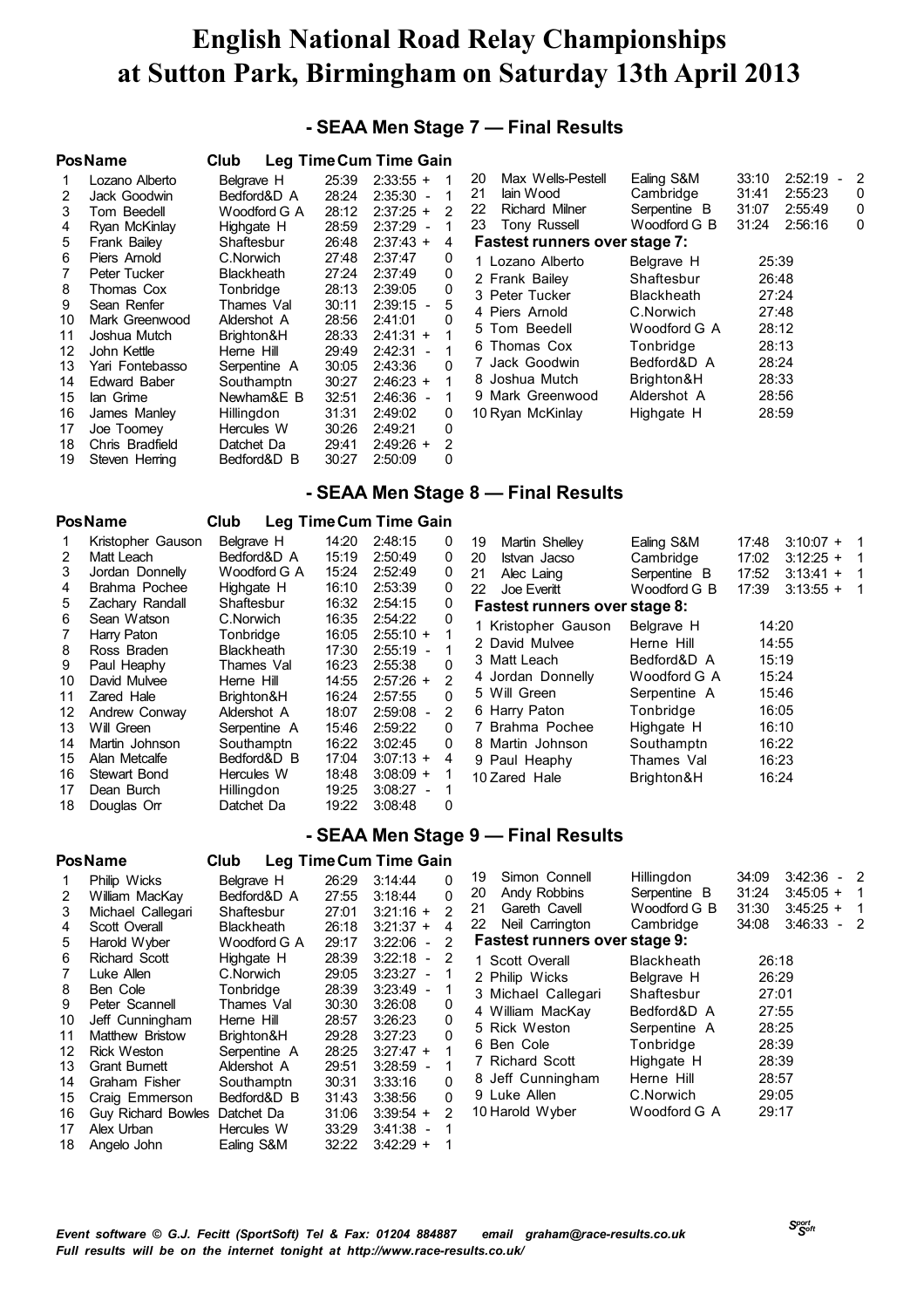### **- SEAA Men Stage 10 — Final Results**

|    | <b>Pos Name</b>   | Club              |       | <b>Leg Time Cum Time Gain</b> |                |
|----|-------------------|-------------------|-------|-------------------------------|----------------|
| 1  | William Cockerell | Belgrave H        | 15:53 | 3:30:37                       | 0              |
| 2  | Josh Lunn         | Bedford&D A       | 15:22 | 3:34:06                       | 0              |
| 3  | Bertie Powell     | Woodford G A      | 15:22 | $3:37:28 +$                   | $\overline{2}$ |
| 4  | Anthony Jackson   | Shaftesbur        | 16:15 | 3:37:31                       | 1              |
| 5  | David McKinlay    | <b>Blackheath</b> | 16:34 | 3:38:11<br>$\overline{a}$     | 1              |
| 6  | Stephen Whiting   | Highgate H        | 16:03 | 3:38:21                       | 0              |
| 7  | James Berehowskyi | C.Norwich         | 16:14 | 3:39:41                       | 0              |
| 8  | Alex Howard       | Tonbridge         | 16:18 | 3:40:07                       | 0              |
| 9  | Mark Haskett      | Thames Val        | 15:19 | 3:41:27                       | 0              |
| 10 | Mohammed Ismail   | Herne Hill        | 15:55 | 3:42:18                       | 0              |
| 11 | Tim Lunnon        | Brighton&H        | 16:35 | 3:43:58                       | 0              |
| 12 | Hendrik Zietsman  | Serpentine A      | 16:38 | 3:44:25                       | 0              |
| 13 | Tad Dicker        | Aldershot A       | 16:31 | 3:45:30                       | 0              |
| 14 | Gareth Klepacz    | Southamptn        | 16:44 | 3:50:00                       | 0              |
| 15 | Daniel Bradford   | Bedford&D B       | 16:17 | 3:55:13                       | 0              |
| 16 | Adrian Sell       | Datchet Da        | 17:35 | 3:57:29                       | 0              |
| 17 | Benjamin Palmer   | Hercules W        | 17:36 | 3:59:14                       | 0              |
| 18 | <b>Tony Grant</b> | Hillingdon        | 19:50 | $4:02:26 +$                   | 1              |
| 19 | A Anzai-Jackson   | Ealing S&M        | 20:21 | 4:02:50                       | 1              |
| 20 | David Evans       | Serpentine B      | 17:58 | 4:03:03                       | 0              |

| 21                             | Richard Park        | Cambridge    | 17:05 | $4:03:38 +$ | 1  |  |  |  |  |
|--------------------------------|---------------------|--------------|-------|-------------|----|--|--|--|--|
| 22                             | Robert Quantrell    | Woodford G B | 19:28 | $4:04:53 -$ | -1 |  |  |  |  |
| Fastest runners over stage 10: |                     |              |       |             |    |  |  |  |  |
|                                | 1 Mark Haskett      | Thames Val   | 15:19 |             |    |  |  |  |  |
|                                | 2 Bertie Powell     | Woodford G A | 15:22 |             |    |  |  |  |  |
|                                | 3 Josh Lunn         | Bedford&D A  | 15:22 |             |    |  |  |  |  |
|                                | 4 William Cockerell | Belgrave H   | 15:53 |             |    |  |  |  |  |
|                                | 5 Mohammed Ismail   | Herne Hill   | 15:55 |             |    |  |  |  |  |
|                                | 6 Stephen Whiting   | Highgate H   | 16:03 |             |    |  |  |  |  |
|                                | 7 James Berehowskyj | C.Norwich    | 16:14 |             |    |  |  |  |  |
|                                | 8 Anthony Jackson   | Shaftesbur   | 16:15 |             |    |  |  |  |  |
|                                | 9 Daniel Bradford   | Bedford&D B  | 16:17 |             |    |  |  |  |  |
|                                | 10 Alex Howard      | Tonbridge    | 16:18 |             |    |  |  |  |  |

### **- SEAA Men Stage 11 — Final Results**

|    | <b>PosName</b>   | Club              |       | <b>Leg Time Cum Time Gain</b> |   |                      |                                |       |               |      |
|----|------------------|-------------------|-------|-------------------------------|---|----------------------|--------------------------------|-------|---------------|------|
|    | James Kelly      | Belgrave H        | 26:51 | 3:57:28                       | 0 | Alan Pritchard<br>18 | Cambridge                      | 30:19 | $4:33:57 + 3$ |      |
|    | John Eves        | Bedford&D A       | 27:53 | 4:01:59                       | 0 | Paul Leppard<br>19   | Hillingdon                     | 32:44 | 4:35:10       | $-1$ |
| 3  | Martyn Cryer     | Woodford G A      | 27:32 | 4:05:00                       | 0 | Shepherd Chris<br>20 | Woodford G B                   | 31:03 | $4:35:56 + 2$ |      |
| 4  | Henry Dodwell    | Highgate H        | 28:27 | $4:06:48 +$                   | 2 | Mark Delahunty<br>21 | Ealing S&M                     | 33:23 | 4:36:13       | $-2$ |
| 5. | Daniel Davies    | Shaftesbur        | 29:22 | $4:06:53 -$                   |   | Fraser Johnson<br>22 | Serpentine B                   | 34:43 | 4:37:46       | $-2$ |
| 6  | Daniel Bradlev   | Tonbridge         | 28:18 | $4:08:25 +$                   | 2 |                      | Fastest runners over stage 11: |       |               |      |
|    | <b>Rick Ward</b> | C.Norwich         | 28:50 | 4:08:31                       | 0 | 1 James Kelly        | Belgrave H                     | 26:51 |               |      |
| 8  | Fintan Parkinson | <b>Blackheath</b> | 30:55 | $4:09:06 -$                   | 3 | 2 Martyn Cryer       | Woodford G A                   | 27:32 |               |      |
| 9  | James Fooks-Bale | Herne Hill        | 29:05 | $4:11:23 +$                   |   | 3 Joe Morwood        | Aldershot A                    | 27:40 |               |      |
| 10 | Stephen Norris   | Thames Val        | 30:07 | $4:11:34 -$                   |   | 4 John Eves          | Bedford&D A                    | 27:53 |               |      |
| 11 | Joe Morwood      | Aldershot A       | 27:40 | $4:13:10 +$                   | 2 | 5 Daniel Bradley     | Tonbridge                      | 28:18 |               |      |
| 12 | Richard Phillips | Serpentine A      | 29:24 | 4:13:49                       | 0 |                      |                                |       |               |      |
| 13 | Niall Robinson   | Brighton&H        | 30:56 | $4:14:54 -$                   | 2 | 6 Henry Dodwell      | Highgate H                     | 28:27 |               |      |
| 14 | Michael Tanner   | Southamptn        | 31:36 | 4:21:36                       | 0 | 7 Rick Ward          | C.Norwich                      | 28:50 |               |      |
| 15 | Charlie Palmer   | Bedford&D B       | 30:05 | 4:25:18                       | 0 | 8 James Fooks-Bale   | Herne Hill                     | 29:05 |               |      |
| 16 | James Samson     | Datchet Da        | 31:08 | 4:28:37                       | 0 | 9 Daniel Davies      | Shaftesbur                     | 29:22 |               |      |
| 17 | James Davis      | Hercules W        | 29:49 | 4:29:03                       | 0 | 10 Richard Phillips  | Serpentine A                   | 29:24 |               |      |

### **- SEAA Men Stage 12 — Final Results**

|    | <b>PosName</b>    | Club       |              |       | <b>Leg Time Cum Time Gain</b> |   |
|----|-------------------|------------|--------------|-------|-------------------------------|---|
|    | Neil Speaight     |            | Belgrave H   |       | 4:12:54                       | 0 |
| 2  | Daniel Dalmedo    |            | Bedford&D A  | 15:12 | 4:17:11                       | 0 |
| 3  | Gavin Lewis       |            | Woodford G A | 15:27 | 4:20:27                       | 0 |
| 4  | Peter Downie      |            | Highgate H   | 15:42 | 4:22:30                       | 0 |
| 5  | Ronan Breen       |            | Shaftesbur   | 17:38 | 4:24:31                       | 0 |
| 6  | Cameron Knapp     | Tonbridge  |              | 16:16 | 4:24:41                       | 0 |
| 7  | Jordan Ali        | C.Norwich  |              | 16:35 | 4:25:06                       | 0 |
| 8  | Danny Brewer      |            | Blackheath   | 16:56 | 4:26:02                       | 0 |
| 9  | Basil Wallace     | Herne Hill |              | 16:53 | 4:28:16                       | 0 |
| 10 | Simon Baptist     |            | Thames Val   | 17:55 | 4:29:29                       | 0 |
| 11 | Richard Batchelor |            | Aldershot A  | 16:40 | 4:29:50                       | 0 |
| 12 | Andrew Reeves     |            | Serpentine A | 16:31 | 4:30:20                       | 0 |
| 13 | Chris Mallinson   |            | Brighton&H   | 17:42 | 4:32:36                       | 0 |
| 14 | Michael Read      |            | Southamptn   | 16:03 | 4:37:39                       | 0 |
| 15 | James Black       |            | Bedford&D B  | 18:01 | 4:43:19                       | 0 |
| 16 | Philip Jones      |            | Datchet Da   | 18:02 | 4:46:39                       | 0 |
| 17 | lan Pegler        |            | Hercules W   | 18:32 | 4:47:35                       | 0 |
| 18 | Javier DeEsteban  |            | Cambridge    | 17:00 | 4:50:57                       | 0 |

|                 | 19<br>20<br>21                        | Jason Steel<br>Luke Nicholas<br>Stephane Schneider Serpentine B | Hillingdon<br>Ealing S&M | 17:57<br>17:59<br>17:55 | 4:53:07<br>$4:54:12 +$<br>$4:55:41 +$ | 0<br>1<br>1 |  |  |  |  |
|-----------------|---------------------------------------|-----------------------------------------------------------------|--------------------------|-------------------------|---------------------------------------|-------------|--|--|--|--|
|                 | <b>Fastest runners over stage 12:</b> |                                                                 |                          |                         |                                       |             |  |  |  |  |
|                 |                                       | 1 Daniel Dalmedo                                                | Bedford&D A              | 15:12                   |                                       |             |  |  |  |  |
| 2 Neil Speaight |                                       |                                                                 | Belgrave H               | 15:26                   |                                       |             |  |  |  |  |
| 3 Gavin Lewis   |                                       |                                                                 | Woodford G A             | 15:27                   |                                       |             |  |  |  |  |
|                 |                                       | 4 Peter Downie                                                  | Highgate H               | 15:42                   |                                       |             |  |  |  |  |
|                 |                                       | 5 Michael Read                                                  | Southamptn               | 16:03                   |                                       |             |  |  |  |  |
|                 |                                       | 6 Cameron Knapp                                                 | Tonbridge                | 16:16                   |                                       |             |  |  |  |  |
|                 |                                       | 7 Andrew Reeves                                                 | Serpentine A             | 16:31                   |                                       |             |  |  |  |  |
|                 |                                       | 8. Jordan Ali                                                   | C.Norwich                | 16:35                   |                                       |             |  |  |  |  |
|                 |                                       | 9 Richard Batchelor                                             | Aldershot A              | 16:40                   |                                       |             |  |  |  |  |
|                 |                                       | 10 Basil Wallace                                                | Herne Hill               | 16:53                   |                                       |             |  |  |  |  |
|                 |                                       |                                                                 |                          |                         |                                       |             |  |  |  |  |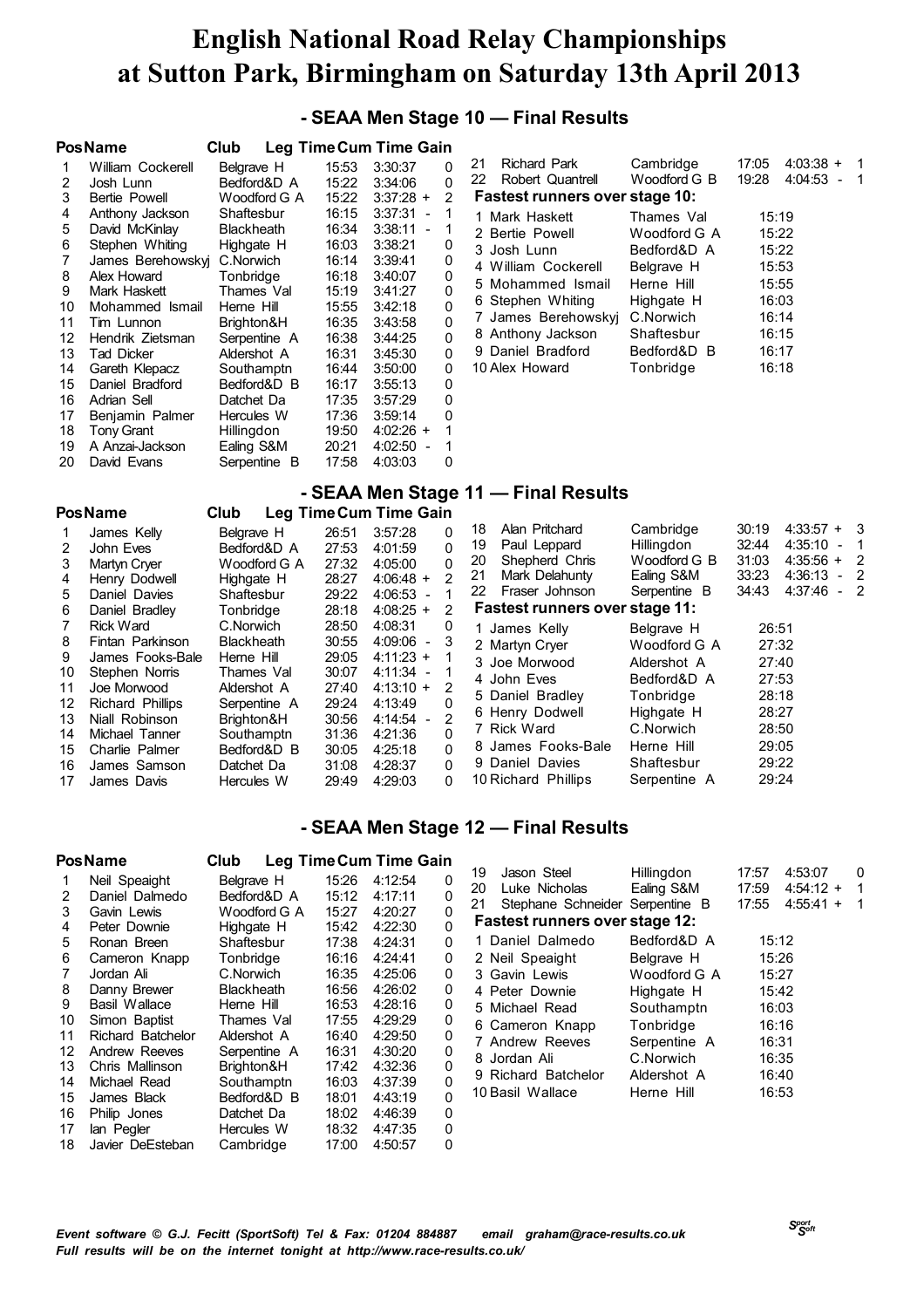**SEAA Men — Team Results — Final**

**(nn) is team position after the appropriate stage.**

|                                                                                                                                                               |                                                                                                              | . <u>.</u>                                                                                                                                                        |                                                   |                                                    | ~~~~~~~~~                                                                                                                                                         |                                                                                                   |                                                                    |                                                                                                                      |                                              |                                                    |
|---------------------------------------------------------------------------------------------------------------------------------------------------------------|--------------------------------------------------------------------------------------------------------------|-------------------------------------------------------------------------------------------------------------------------------------------------------------------|---------------------------------------------------|----------------------------------------------------|-------------------------------------------------------------------------------------------------------------------------------------------------------------------|---------------------------------------------------------------------------------------------------|--------------------------------------------------------------------|----------------------------------------------------------------------------------------------------------------------|----------------------------------------------|----------------------------------------------------|
| <b>Belgrave Harriers</b><br>1<br><b>Matthew Graham</b><br>1.<br>3 DanielMulhare<br>5<br>Paskar Owor<br>7 Lozano Alberto<br>9 Philip Wicks<br>11 James Kelly   | 27:14<br>(6)<br>(2)<br>26:44<br>(1)<br>27:16<br>(1)<br>25:39<br>(1)<br>26:29<br>26:51<br>(1)                 | 2<br>Andrew Connick<br>4<br>Matt Taylor<br>6<br>Richard Ward<br>8<br>Kristopher Gauson<br>10<br>William Cockerell<br>12<br>Neil Speaight                          | 4:12:54<br>(5)<br>(3)<br>(2)<br>(1)<br>(1)<br>(1) | 14:53<br>16:03<br>16:06<br>14:20<br>15:53<br>15:26 | 10<br><b>Thames Valley Harriers</b><br>1 Mohamud Aadan<br>CHartley<br>3<br>5<br><b>ChrisSmith</b><br>Sean Renfer<br>7<br>Peter Scannell<br>9<br>11 Stephen Norris | (2)<br>26:27<br>27:20<br>(7)<br>(4)<br>27:17<br>(9)<br>30:11<br>30:30<br>(9)<br>30:07<br>(10)     | 2<br>Ali Yahye<br>4<br>6<br>8<br>10<br>12 Simon Baptist            | 4:29:29<br>Mohamed Mohamed<br>Daniel Allport<br>PaulHeaphy<br>Mark Haskett                                           | (8)<br>(5)<br>(4)<br>(9)<br>(9)<br>(10)      | 16:38<br>15:07<br>16:15<br>16:23<br>15:19<br>17:55 |
| Bedford & County AC<br>2                                                                                                                                      |                                                                                                              | $\mathbf{A}$                                                                                                                                                      | 4:17:11                                           |                                                    | <b>Aldershot Farnham &amp; District</b><br>$\mathbf{A}$<br>11                                                                                                     |                                                                                                   |                                                                    |                                                                                                                      | 4:29:50                                      |                                                    |
| LukeHumphreys<br>1.<br>3 Steven Naylor<br><b>Matthew Janes</b><br>5<br>7<br>Jack Goodwin<br>9 William MacKay<br>11 John Eves                                  | 27:30<br>(7)<br>27:24<br>(3)<br>27:59<br>(3)<br>(2)<br>28:24<br>(2)<br>27:55<br>27:53<br>(2)                 | 2<br><b>Matthew Bergin</b><br>4<br>Benjamin Alcock<br>6<br>Neilson Hall<br>8<br>Matt Leach<br>10<br>Josh Lunn<br>12<br>DanielDalmedo                              | (4)<br>(2)<br>(1)<br>(2)<br>(2)<br>(2)            | 14:22<br>15:17<br>14:34<br>15:19<br>15:22<br>15:12 | Jason Prickett<br>1<br>3<br><b>Steven Connor</b><br>Tobias Smith<br>5<br>7<br>Mark Greenwood<br><b>Grant Burnett</b><br>9<br>11 Joe Morwood                       | $(13)$ 28:25<br>27:26<br>(9)<br>(11)<br>28:45<br>28:56<br>(10)<br>(13)<br>29:51<br>(11)<br>27:40  | 2<br>4<br>6<br>8<br>10<br>12                                       | Joshua Arnold<br><b>Ben Bradley</b><br>Andrew Rooke<br>Andrew Conway<br><b>TadDicker</b><br><b>Richard Batchelor</b> | (14)<br>(10)<br>(10)<br>(12)<br>(13)<br>(11) | 15:34<br>15:47<br>16:08<br>18:07<br>16:31<br>16:40 |
|                                                                                                                                                               |                                                                                                              |                                                                                                                                                                   |                                                   |                                                    | Serpentine RC<br>12                                                                                                                                               |                                                                                                   |                                                                    | $\mathbf{A}$<br>4:30:20                                                                                              |                                              |                                                    |
| Woodford Green Ac With Essex L<br>3<br>1 Edward Shepherd<br>3<br>Matthew Gunby<br>5<br>Matt Shone<br>7<br>Tom Beedell<br>9<br>Harold Wyber<br>11 Martyn Cryer | 27:36<br>(8)<br>26:31<br>(4)<br>27:52<br>(5)<br>28:12<br>(3)<br>29:17<br>(5)<br>27:32<br>(3)                 | $\mathbf{A}$<br>2<br>Daniel Bruynuooghe (6)<br>4<br>James Stockings<br>6<br>Angus Holford<br>8<br>Jordan Donnelly<br>10<br><b>Bertie Powell</b><br>12 Gavin Lewis | 4:20:27<br>(4)<br>(5)<br>(3)<br>(3)<br>(3)        | 15:23<br>15:51<br>16:00<br>15:24<br>15:22<br>15:27 | Nicholas Torry<br>1<br>3<br>Dave Morgan<br>5<br>Hugh Torry<br>7<br>Yari Fontebasso<br>9 RickWeston<br>11 Richard Phillips                                         | 27:05<br>(5)<br>28:29<br>(10)<br>28:46<br>(13)<br>(13)<br>30:05<br>(12)<br>28:25<br>(12)<br>29:24 | 2<br>4<br>6<br>8<br>Will Green                                     | Pau Herrero<br>Martin O'Connell<br>Cathal Logue<br>10 Hendrik Zietsman<br>12 Andrew Reeves                           | (9)<br>(12)<br>(13)<br>(13)<br>(12)<br>(12)  | 16:06<br>16:58<br>16:07<br>15:46<br>16:38<br>16:31 |
| 4:32:36<br>Brighton & Hove AC<br>13<br>4:22:30<br><b>Highgate Harriers</b>                                                                                    |                                                                                                              |                                                                                                                                                                   |                                                   |                                                    |                                                                                                                                                                   |                                                                                                   |                                                                    |                                                                                                                      |                                              |                                                    |
| 4<br>1 Danny Russell<br>Benjamin Noad<br>3<br>5<br><b>Ben Pochee</b><br><b>RyanMcKinlay</b><br>7<br>9 Richard Scott<br>11 Henry Dodwell                       | 26:17<br>(1)<br>27:01<br>(1)<br>(2)<br>28:16<br>28:59<br>(4)<br>(6)<br>28:39<br>28:27<br>(4)                 | 2<br><b>RobelBahelbi</b><br>4<br>Michael Dan<br>6<br>Jonathan Deane<br>8<br><b>BrahmaPochee</b><br>10<br>Stephen Whiting<br>12<br><b>Peter Downie</b>             | (2)<br>(1)<br>(3)<br>(4)<br>(6)<br>(4)            | 15:09<br>15:40<br>16:07<br>16:10<br>16:03<br>15:42 | Kevin Rojas<br>1<br>Jake VanAllen<br>3<br>5<br><b>Howard Bristow</b><br>7<br>Joshua Mutch<br><b>Matthew Bristow</b><br>9<br>11 Niall Robinson                     | $(11)$ 27:48<br>(13)<br>29:39<br>(12)<br>27:35<br>28:33<br>(11)<br>29:28<br>(11)<br>30:56<br>(13) | 2<br>4<br>6<br>8<br>10<br>12                                       | Ian Crowe-Wright<br>David Boyce<br>James McCarthy<br><b>Zared Hale</b><br><b>Tim Lunnon</b><br>Chris Mallinson       | (10)<br>(14)<br>(12)<br>(11)<br>(11)<br>(13) | 15:31<br>16:41<br>15:44<br>16:24<br>16:35<br>17:42 |
|                                                                                                                                                               |                                                                                                              |                                                                                                                                                                   | 4:24:31                                           |                                                    | Southampton Athletic Club<br>14                                                                                                                                   |                                                                                                   |                                                                    | 4:37:39                                                                                                              |                                              |                                                    |
| <b>Shaftesbury Barnet Harriers</b><br>5<br><b>Glen Watts</b><br>1.                                                                                            | 27:44<br>(10)                                                                                                | 2<br>Anthony Whiteman                                                                                                                                             | (7)                                               | 15:18                                              | Alex Wall-Clarke<br>1                                                                                                                                             | 28:54<br>(17)                                                                                     | 2                                                                  | <b>PeterMerritt</b>                                                                                                  | (17)                                         | 16:18                                              |
| 3<br><b>DanielWatts</b><br>5<br>Orlando Edwards<br>7<br><b>Frank Bailey</b><br>9 Michael Callegari<br>11 Daniel Davies                                        | (11)<br>28:41<br>27:37<br>(8)<br>(5)<br>26:48<br>(3)<br>27:01<br>(5)<br>29:22                                | 4<br><b>Niall Fleming</b><br>6<br>James Trapmore<br>8<br><b>Zachary Randall</b><br>10<br>Anthony Jackson<br>12<br>Ronan Breen                                     | (7)<br>(9)<br>(5)<br>(4)<br>(5)                   | 14:59<br>16:36<br>16:32<br>16:15<br>17:38          | Jacob Wiebel<br>3<br><b>Matthew Bennett</b><br>5<br><b>Edward Baber</b><br>7<br><b>Graham Fisher</b><br>9<br>11 Michael Tanner                                    | (15)<br>28:30<br>28:06<br>(14)<br>30:27<br>(14)<br>30:31<br>(14)<br>31:36<br>(14)                 | 4<br>6<br>8<br>10<br>12                                            | <b>Timothy Sherman</b><br>Russell Osborn<br>Martin Johnson<br>Gareth Klepacz<br>Michael Read                         | (15)<br>(15)<br>(14)<br>(14)<br>(14)         | 16:26<br>17:42<br>16:22<br>16:44<br>16:03          |
| <b>Tonbridge AC</b><br>6                                                                                                                                      |                                                                                                              |                                                                                                                                                                   | 4:24:41                                           |                                                    | Bedford & County AC<br>15                                                                                                                                         |                                                                                                   |                                                                    | ٤B,<br>4:43:19                                                                                                       |                                              |                                                    |
| 1 Kieran Reilly<br>3<br>Steven Fennell<br>5<br>Luca Russo<br>7<br>Thomas Cox<br>9<br><b>Ben Cole</b><br>11 Daniel Bradley                                     | 28:13<br>(12)<br>(8)<br>27:25<br>28:38<br>(9)<br>28:13<br>(8)<br>(8)<br>28:39<br>28:18<br>(6)                | 2<br>Dominic Brown<br>4<br>James Thompson<br>6<br>C Joslin-Allen<br>8<br>Harry Paton<br>10<br>Alex Howard<br>12 Cameron Knapp                                     | (12)<br>(9)<br>(8)<br>(7)<br>(8)<br>(6)           | 15:22<br>16:08<br>15:06<br>16:05<br>16:18<br>16:16 | Andrew Inskip<br>1<br>Richard Henderson<br>3<br><b>JimMcMahon</b><br>5<br>Steven Herring<br>7<br>CraigEmmerson<br>9<br>11 Charlie Palmer                          | (19)<br>29:14<br>(18)<br>29:57<br>31:39<br>(20)<br>30:27<br>(19)<br>(15)<br>31:43<br>$(15)$ 30:05 | 2<br>4<br>6<br>8<br>10<br>12 James Black                           | Michael Harrison<br>Matthew Nicholson<br>Gordon Barrie<br>Alan Metcalfe<br>Daniel Bradford                           | (16)<br>(19)<br>(19)<br>(15)<br>(15)<br>(15) | 15:36<br>16:25<br>16:51<br>17:04<br>16:17<br>18:01 |
| City Of Norwich AC<br>7                                                                                                                                       |                                                                                                              |                                                                                                                                                                   | 4:25:06                                           |                                                    | <b>Datchet Dashers</b><br>16                                                                                                                                      |                                                                                                   |                                                                    | 4:46:39                                                                                                              |                                              |                                                    |
| Alexander Dunbar<br>1.<br>3 Nicholas Earl<br>5<br><b>Stu Huntington</b><br>7 Piers Arnold<br>9 Luke Allen<br>16:14<br>Jordan Ali                              | (3)<br>26:43<br>(5)<br>28:09<br>27:59<br>(7)<br>27:48<br>(6)<br>29:05<br>(7)<br>11 Rick Ward<br>16:35<br>(7) | 2<br>TomHook<br>4<br>WayneLincoln<br>6<br>Oliver Maskell<br>8<br>Sean Watson<br>10<br>James Berehowskyj<br>(7)                                                    | (3)<br>(6)<br>(6)<br>(6)<br>28:50                 | 15:03<br>16:07<br>15:58<br>16:35<br>(7)<br>12      | <b>Thomas Stevens</b><br>1<br>3 Alexander Miller<br>5<br><b>RobFoster</b><br>7 Chris Bradfield<br>Guy Richard Bowles(16) 31:06<br>9<br>11 James Samson            | $(18)$ 29:04<br>$(20)$ 28:50<br>29:45<br>(19)<br>$(18)$ 29:41<br>$(16)$ 31:08                     | 2<br>David Lee<br>4<br>6<br>8<br>10 Adrian Sell<br>12 Philip Jones | Simon Wigzell<br>Guiseppe Rivelli<br>Douglas Orr                                                                     | (21)<br>(20)<br>(20)<br>(18)<br>(16)<br>(16) | 17:13<br>17:14<br>17:39<br>19:22<br>17:35<br>18:02 |
| <b>Blackheath And Bromley Harrier</b><br>8                                                                                                                    |                                                                                                              |                                                                                                                                                                   | 4:26:02                                           |                                                    | <b>Hercules Wimbledon AC</b><br>17                                                                                                                                |                                                                                                   |                                                                    | 4:47:35                                                                                                              |                                              |                                                    |
| Andrew Rayner<br>1.                                                                                                                                           | 26:47<br>(4)                                                                                                 | 2<br>James Poole                                                                                                                                                  | (1)                                               | 14:22                                              | 1 Alex Robinson<br>3 Frederick Slemeck                                                                                                                            | $(16)$ 28:41<br>$(14)$ 29:31                                                                      | 2<br>4                                                             | <b>Andrew Penney</b>                                                                                                 | (13)                                         | 15:06<br>17:05                                     |
| 3 Alex Gibbins<br>Michael Skinner<br>5<br>7 PeterTucker<br>Scott Overall<br>9<br>11 Fintan Parkinson                                                          | 29:05<br>(6)<br>26:50<br>(6)<br>(7)<br>27:24<br>26:18<br>(4)<br>30:55<br>(8)                                 | 4<br><b>Steve Cooper</b><br>6<br>G Vacharopoulos<br>8<br>Ross Braden<br>10<br>David McKinlay<br>12<br>Danny Brewer                                                | (8)<br>(7)<br>(8)<br>(5)<br>(8)                   | 16:52<br>16:29<br>17:30<br>16:34<br>16:56          | 5 SeanCrummy<br><b>Joe Toomey</b><br>7.<br>9 Alex Urban<br>11 James Davis                                                                                         | $(18)$ 31:31<br>$(17)$ 30:26<br>33:29<br>(17)<br>29:49<br>(17)                                    | Belal Aly<br>6<br>8<br>10<br>12<br>lan Pegler                      | <b>Philip Glynn</b><br>Stewart Bond<br><b>BenjaminPalmer</b>                                                         | (16)<br>(17)<br>(16)<br>(17)<br>(17)         | 17:01<br>18:48<br>17:36<br>18:32                   |
| <b>Herne Hill Harriers</b><br>9                                                                                                                               |                                                                                                              |                                                                                                                                                                   | 4:28:16                                           |                                                    | Cambridge & Coleridge AC<br>18                                                                                                                                    |                                                                                                   |                                                                    | 4:50:57                                                                                                              |                                              |                                                    |
| CBusaileh<br>1.<br>3 Ben Paviour<br>Mark Dooley<br>5<br><b>John Kettle</b><br>7<br><b>JeffCunningham</b><br>9<br>11 James Fooks-Bale                          | 27:42<br>(9)<br>(12)<br>28:42<br>28:37<br>(10)<br>(12)<br>29:49<br>$(10)$ 28:57<br>29:05<br>(9)              | Simon Coombes<br>2<br>4<br>Jorge RasoGea<br>6<br>Deron Fagan<br>8<br>David Mulvee<br>10<br>Mohammed Ismail<br>12 BasilWallace                                     | (11)<br>(11)<br>(11)<br>(10)<br>(10)<br>(9)       | 15:49<br>15:05<br>16:47<br>14:55<br>15:55<br>16:53 | James Chettle<br>1<br><b>OliverPark</b><br>3<br>5 Alex Eggeman<br>7<br>lain Wood<br>9 Neil Carrington<br>11 Alan Pritchard                                        | $(20)$ 29:38<br>(22)<br>30:02<br>$(22)$ 31:38<br>$(21)$ 31:41<br>(22)<br>34:08<br>$(18)$ 30:19    | 2<br>4<br>6<br>8<br>10                                             | Matthew Applegate<br>John Ferguson<br>Ben Jones<br>Istvan Jacso<br><b>RichardPark</b><br>12 JavierDeEsteban          | (22)<br>(21)<br>(21)<br>(20)<br>(21)<br>(18) | 17:39<br>17:07<br>17:38<br>17:02<br>17:05<br>17:00 |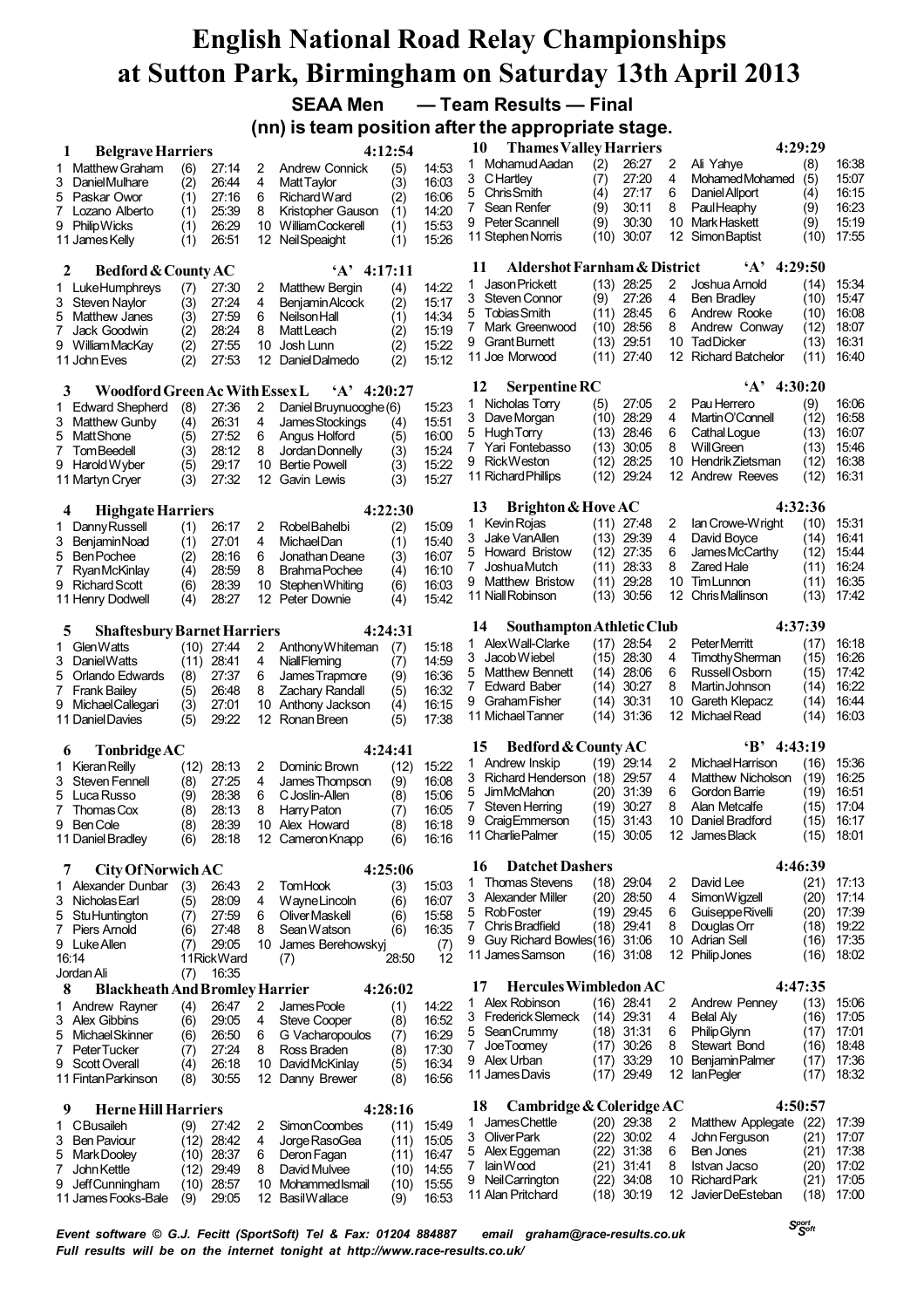| 19                     | <b>Hillingdon AC</b>                                                                                                       |                                              |                                                    |                              |                                                                                                             | 4:53:07                                      |                                                    |  |  |  |
|------------------------|----------------------------------------------------------------------------------------------------------------------------|----------------------------------------------|----------------------------------------------------|------------------------------|-------------------------------------------------------------------------------------------------------------|----------------------------------------------|----------------------------------------------------|--|--|--|
| 1<br>3<br>5.<br>7<br>9 | Robert Thompson<br>James Laing<br>Martin Bateman<br>James Manley<br>Simon Connell<br>11 Paul Leppard                       | (14)<br>(17)<br>(16)<br>(16)<br>(19)<br>(19) | 28:27<br>29:21<br>29:21<br>31:31<br>34:09<br>32:44 | 2<br>4<br>6<br>8<br>10<br>12 | Daniel Thompson<br>Joseph Carton<br>Carl Yates<br>Dean Burch<br>Tony Grant<br>Jason Steel                   | (18)<br>(17)<br>(16)<br>(17)<br>(18)<br>(19) | 16:53<br>16:24<br>17:05<br>19:25<br>19:50<br>17:57 |  |  |  |
| 20                     | Ealing Southall & Middlesex AC                                                                                             |                                              |                                                    |                              |                                                                                                             | 4:54:12                                      |                                                    |  |  |  |
| 1<br>3<br>5<br>7<br>9  | Sam Ashcroft<br>Nicholas Landeau<br>C Hepworth<br>MaxWells-Pestell<br>Angelo John<br>11 Mark Delahunty                     | (15)<br>(19)<br>(17)<br>(20)<br>(18)<br>(21) | 28:37<br>30:11<br>29:57<br>33:10<br>32:22<br>33:23 | 2<br>4<br>6<br>8<br>10       | <b>BenWaterman</b><br>Mohamed Hashi<br>Mark Cameron<br>Martin Shelley<br>A Anzai-Jackson<br>12 LukeNicholas | (15)<br>(18)<br>(18)<br>(19)<br>(19)<br>(20) | 16:01<br>16:21<br>18:02<br>17:48<br>20:21<br>17:59 |  |  |  |
| 21                     | Serpentine RC                                                                                                              |                                              |                                                    |                              | $\mathbf{B}$                                                                                                | 4:55:41                                      |                                                    |  |  |  |
| 1<br>3<br>5<br>7<br>9  | <b>Richard Edmonds</b><br>NBarberisNegra<br><b>JamieHogg</b><br><b>Richard Milner</b><br>Andy Robbins<br>11 Fraser Johnson | (23)<br>(23)<br>(23)<br>(22)<br>(20)<br>(22) | 30:46<br>30:27<br>31:17<br>31:07<br>31:24<br>34:43 | 2<br>4<br>6<br>8<br>10<br>12 | <b>John Nugus</b><br>Andrew Taylor<br>Richard Peel<br>Alec Laing<br>David Evans<br>Stephane Schneider(21)   | (23)<br>(23)<br>(22)<br>(21)<br>(20)         | 17:19<br>17:34<br>17:19<br>17:52<br>17:58<br>17:55 |  |  |  |
|                        | <b>Incomplete Teams:</b>                                                                                                   |                                              |                                                    |                              |                                                                                                             |                                              |                                                    |  |  |  |
|                        | Woodford Green Ac With Essex L<br>٠B,                                                                                      |                                              |                                                    |                              |                                                                                                             |                                              |                                                    |  |  |  |

| 3<br>5<br>9 | <b>Thomas Plibersek</b><br>Louis Clark<br><b>Timothy Ballard</b><br><b>Tony Russell</b><br>Gareth Cavell | (21)<br>(21)<br>(21)<br>(23)<br>(21) | 29.53<br>31:17<br>31:01<br>31:24<br>31:30 | 2<br>4<br>6<br>8<br>10 | <b>Kevin Murphy</b><br><b>Wilbraham Rob</b><br><b>Steve Lambert</b><br>Joe Everitt<br>Robert Quantrell | (20)<br>(22)<br>(23)<br>(22)<br>(22) | 16:05<br>17:44<br>18:52<br>17:39<br>19:28 |  |  |  |  |  |
|-------------|----------------------------------------------------------------------------------------------------------|--------------------------------------|-------------------------------------------|------------------------|--------------------------------------------------------------------------------------------------------|--------------------------------------|-------------------------------------------|--|--|--|--|--|
|             | 11 Shepherd Chris                                                                                        | (20)                                 | 31:03                                     |                        |                                                                                                        |                                      |                                           |  |  |  |  |  |
|             | Newham & Essex Beagles AC                                                                                |                                      |                                           |                        |                                                                                                        |                                      |                                           |  |  |  |  |  |
|             | <b>Naill Sheehan</b>                                                                                     | (22)                                 | 30:24                                     | 2                      | Steve Hepples                                                                                          | (19)                                 | 15:11                                     |  |  |  |  |  |
| 3           | Olly Laws                                                                                                | (16)                                 | 28:41                                     | 4                      | James Shane                                                                                            | (13)                                 | 14:33                                     |  |  |  |  |  |
| 5           | WayneBell                                                                                                | (15)                                 | 30:25                                     | 6                      | <b>Frank Baddick</b>                                                                                   | (14)                                 | 14:31                                     |  |  |  |  |  |
|             | lan Grime                                                                                                | (15)                                 | 32:51                                     |                        |                                                                                                        |                                      |                                           |  |  |  |  |  |
|             | <b>Aldershot Farnham &amp; District</b><br>٠B,                                                           |                                      |                                           |                        |                                                                                                        |                                      |                                           |  |  |  |  |  |
|             | Robert Wakefield                                                                                         | (24)                                 | 33:14                                     | 2                      | Robert Hislop                                                                                          | (24)                                 | 16:53                                     |  |  |  |  |  |
| 3           | Andrew Hislop                                                                                            | (24)                                 | 35.35                                     |                        |                                                                                                        |                                      |                                           |  |  |  |  |  |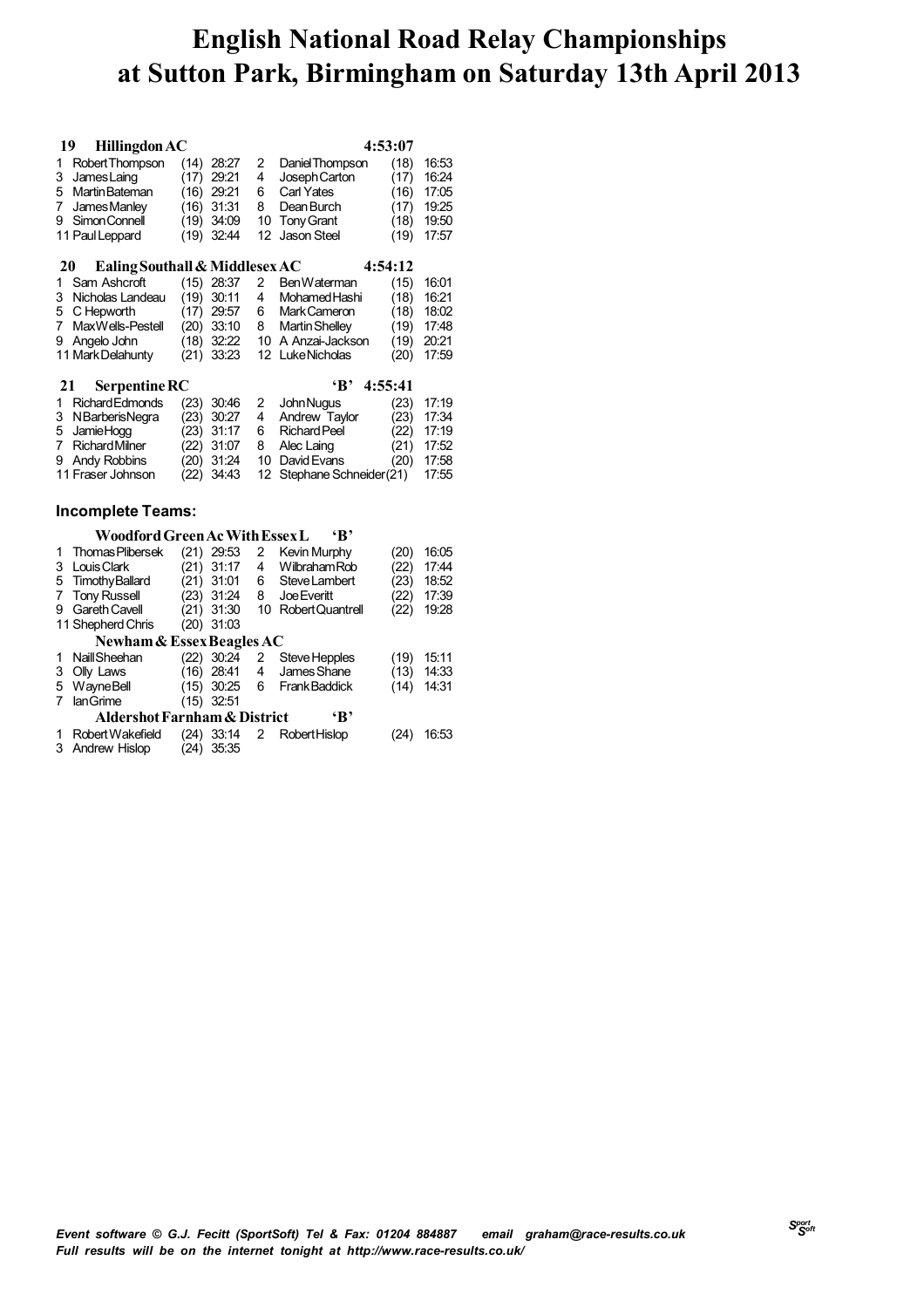|                   | <b>Fastest of all long legs</b>   |                          |   |                | Ξ   | <b>Rick Ward</b>                  | C.Norwich         |   | 28:50          |
|-------------------|-----------------------------------|--------------------------|---|----------------|-----|-----------------------------------|-------------------|---|----------------|
| 1                 | Lozano Alberto                    | Belgrave H               |   | 25:39          | 67  | Alex Wall-Clarke                  | Southamptn        |   | 28:54          |
| 2                 | Danny Russell                     | Highgate H               |   | 26:17          | 68  | Mark Greenwood                    | Aldershot         | A | 28:56          |
| 3                 | Scott Overall                     | <b>Blackheath</b>        |   | 26:18          | 69  | Jeff Cunningham                   | Herne Hill        |   | 28:57          |
| 4                 | Mohamud Aadan                     | Thames Val               |   | 26:27          | 70  | Ryan McKinlay                     | Highgate H        |   | 28:59          |
| 5                 | Philip Wicks                      | Belgrave H               |   | 26:29          | 71  | Thomas Stevens                    | Datchet Da        |   | 29:04          |
| 6                 | <b>Matthew Gunby</b>              | Woodford G               | A | 26:31          | 72  | Alex Gibbins                      | <b>Blackheath</b> |   | 29:05          |
| 7                 | Alexander Dunbar                  | C.Norwich                |   | 26:43          | $=$ | James Fooks-Bale                  | Herne Hill        |   | 29:05          |
| 8                 | Daniel Mulhare                    | Belgrave H               |   | 26:44          | Ξ   | Luke Allen                        | C.Norwich         |   | 29:05          |
| 9                 | Andrew Rayner                     | <b>Blackheath</b>        |   | 26:47          | 75  | Andrew Inskip                     | Bedford&D         | B | 29:14          |
|                   | 10 Frank Bailey                   | Shaftesbur               |   | 26:48          | 76  | Harold Wyber                      | Woodford G        | A | 29:17          |
| 11                |                                   |                          |   | 26:50          |     | 77 Martin Bateman                 | Hillingdon        |   | 29:21          |
|                   | Michael Skinner<br>12 James Kelly | Blackheath               |   | 26:51          | $=$ | James Laing                       | Hillingdon        |   | 29:21          |
|                   |                                   | Belgrave H               |   | 27:01          | 79  | Daniel Davies                     | Shaftesbur        |   | 29:22          |
|                   | 13 Benjamin Noad                  | Highgate H               |   |                | 80  | <b>Richard Phillips</b>           | Serpentine        | A | 29:24          |
| $=$               | Michael Callegari                 | Shaftesbur               |   | 27:01          | 81  | Matthew Bristow                   | Brighton&H        |   | 29:28          |
|                   | 15 Nicholas Torry                 | Serpentine               | A | 27:05          |     | 82 Frederick Slemeck              | Hercules W        |   | 29:31          |
|                   | 16 Matthew Graham                 | Belgrave H               |   | 27:14          | 83  | James Chettle                     | Cambridge         |   | 29:38          |
|                   | 17 Paskar Owor                    | Belgrave H               |   | 27:16          | 84  | Jake VanAllen                     | Brighton&H        |   | 29:39          |
|                   | 18 Chris Smith                    | Thames Val               |   | 27:17          | 85  | Chris Bradfield                   | Datchet Da        |   | 29:41          |
|                   | 19 C Hartley                      | Thames Val               |   | 27:20          | 86  | Rob Foster                        | Datchet Da        |   | 29:45          |
|                   | 20 Steven Naylor                  | Bedford&D                | A | 27:24          | 87  | James Davis                       | Hercules W        |   | 29:49          |
| $\equiv$          | Peter Tucker                      | Blackheath               |   | 27:24          | $=$ | John Kettle                       | Herne Hill        |   | 29:49          |
|                   | 22 Steven Fennell                 | Tonbridge                |   | 27:25          | 89  | <b>Grant Burnett</b>              | Aldershot         | A | 29:51          |
|                   | 23 Steven Connor                  | Aldershot                | A | 27:26          | 90  | Thomas Plibersek                  | Woodford G        | B | 29:53          |
|                   | 24 Luke Humphreys                 | Bedford&D                | Α | 27:30          | 91  | Richard Henderson                 | Bedford&D         | В | 29:57          |
|                   | 25 Martyn Cryer                   | Woodford G               | Α | 27:32          | $=$ | C Hepworth                        | Ealing S&M        |   | 29:57          |
|                   | 26 Howard Bristow                 | Brighton&H               |   | 27:35          | 93  | Oliver Park                       | Cambridge         |   | 30:02          |
|                   | 27 Edward Shepherd                | Woodford G               | A | 27:36          | 94  | Charlie Palmer                    | Bedford&D         | B | 30:05          |
|                   | 28 Orlando Edwards                | Shaftesbur               |   | 27:37          | $=$ | Yari Fontebasso                   | Serpentine        | A | 30:05          |
| 29                | Joe Morwood                       | Aldershot                | Α | 27:40          | 96  | Stephen Norris                    | Thames Val        |   | 30:07          |
|                   | 30 C Busaileh                     | Herne Hill               |   | 27:42          |     | 97 Sean Renfer                    | Thames Val        |   | 30:11          |
|                   | 31 Glen Watts                     | Shaftesbur               |   | 27:44          | $=$ | Nicholas Landeau                  | Ealing S&M        |   | 30:11          |
|                   | 32 Kevin Rojas                    | Brighton&H               |   | 27:48          |     | 99 Alan Pritchard                 | Cambridge         |   | 30:19          |
| $=$               | Piers Arnold                      | C.Norwich                |   | 27:48          |     | 100 Naill Sheehan                 | Newham&E B        |   | 30:24          |
|                   | 34 Matt Shone                     | Woodford G               | A | 27:52          |     |                                   | Newham&E B        |   |                |
|                   | 35 John Eves                      | Bedford&D                | Α | 27:53          |     | 101 Wayne Bell                    |                   |   | 30:25<br>30:26 |
|                   | 36 William MacKay                 | Bedford&D                | A | 27:55          |     | 102 Joe Toomey                    | Hercules W        |   |                |
|                   | 37 Matthew Janes                  | Bedford&D                | A | 27:59          |     | 103 Edward Baber                  | Southamptn        |   | 30:27          |
| $\qquad \qquad =$ | Stu Huntington                    | C.Norwich                |   | 27:59          | =   | N BarberisNegra                   | Serpentine        | B | 30:27          |
| 39                | <b>Matthew Bennett</b>            | Southamptn               |   | 28:06          | =   | Steven Herring                    | Bedford&D         | B | 30:27          |
|                   | 40 Nicholas Earl                  | C.Norwich                |   | 28:09          |     | 106 Peter Scannell                | Thames Val        |   | 30:30          |
| 41                | Tom Beedell                       | Woodford G               | A | 28:12          |     | 107 Graham Fisher                 | Southamptn        |   | 30:31          |
|                   | 42 Kieran Reilly                  | Tonbridge                |   | 28:13          |     | 108 Richard Edmonds               | Serpentine        | B | 30:46          |
| $\qquad \qquad =$ | Thomas Cox                        | Tonbridge                |   | 28:13          |     | 109 Fintan Parkinson              | <b>Blackheath</b> |   | 30:55          |
|                   | 44 Ben Pochee                     | Highgate H               |   | 28:16          |     | 110 Niall Robinson                | Brighton&H        |   | 30:56          |
|                   | 45 Daniel Bradley                 | Tonbridge                |   | 28:18          |     | 111 Timothy Ballard               | Woodford G        | B | 31:01          |
|                   | 46 Jack Goodwin                   | Bedford&D                | Α | 28:24          |     | 112 Shepherd Chris                | Woodford G        | В | 31:03          |
|                   | 47 Jason Prickett                 | Aldershot                | Α | 28:25          |     | 113 Guy Richard Bowles Datchet Da |                   |   | 31:06          |
| $\qquad \qquad =$ | <b>Rick Weston</b>                | Serpentine               | A | 28:25          |     | 114 Richard Milner                | Serpentine        | в | 31:07          |
|                   | 49 Robert Thompson                | Hillingdon               |   | 28:27          |     | 115 James Samson                  | Datchet Da        |   | 31:08          |
| Ξ                 | Henry Dodwell                     | Highgate H               |   | 28:27          |     | 116 Jamie Hogg                    | Serpentine        | B | 31:17          |
| 51                | Dave Morgan                       | Serpentine               | A | 28:29          |     | = Louis Clark                     | Woodford G        | B | 31:17          |
|                   | 52 Jacob Wiebel                   | Southamptn               |   | 28:30          |     | 118 Andy Robbins                  | Serpentine        | B | 31:24          |
|                   | 53 Joshua Mutch                   | Brighton&H               |   | 28:33          |     | = Tony Russell                    | Woodford G        | B | 31:24          |
|                   | 54 Mark Dooley                    | Herne Hill               |   | 28:37          |     | 120 Gareth Cavell                 | Woodford G        | B | 31:30          |
| =                 | Sam Ashcroft                      | Ealing S&M               |   | 28:37          |     | 121 James Manley                  | Hillingdon        |   | 31:31          |
|                   | 56 Luca Russo                     | Tonbridge                |   | 28:38          |     | = Sean Crummy                     | Hercules W        |   | 31:31          |
|                   | 57 Ben Cole                       | Tonbridge                |   | 28:39          |     | 123 Michael Tanner                | Southamptn        |   | 31:36          |
| Ξ                 | <b>Richard Scott</b>              | Highgate H               |   | 28:39          |     | 124 Alex Eggeman                  | Cambridge         |   | 31:38          |
|                   |                                   |                          |   |                |     | 125 Jim McMahon                   | Bedford&D         | B | 31:39          |
| 59<br>=           | Olly Laws                         | Newham&E B<br>Shaftesbur |   | 28:41<br>28:41 |     | 126 Iain Wood                     | Cambridge         |   | 31:41          |
|                   | Daniel Watts                      |                          |   |                |     | 127 Craig Emmerson                | Bedford&D         | в | 31:43          |
| =                 | Alex Robinson                     | Hercules W               |   | 28:41          |     | 128 Angelo John                   | Ealing S&M        |   | 32:22          |
|                   | 62 Ben Paviour                    | Herne Hill               |   | 28:42          |     | 129 Paul Leppard                  | Hillingdon        |   | 32:44          |
|                   | 63 Tobias Smith                   | Aldershot                | A | 28:45          |     | 130 Ian Grime                     | Newham&E B        |   | 32:51          |
|                   | 64 Hugh Torry                     | Serpentine               | Α | 28:46          |     | 131 Max Wells-Pestell             | Ealing S&M        |   | 33:10          |
|                   | 65 Alexander Miller               | Datchet Da               |   | 28:50          |     | 132 Robert Wakefield              | Aldershot         | B | 33:14          |
|                   |                                   |                          |   |                |     |                                   |                   |   |                |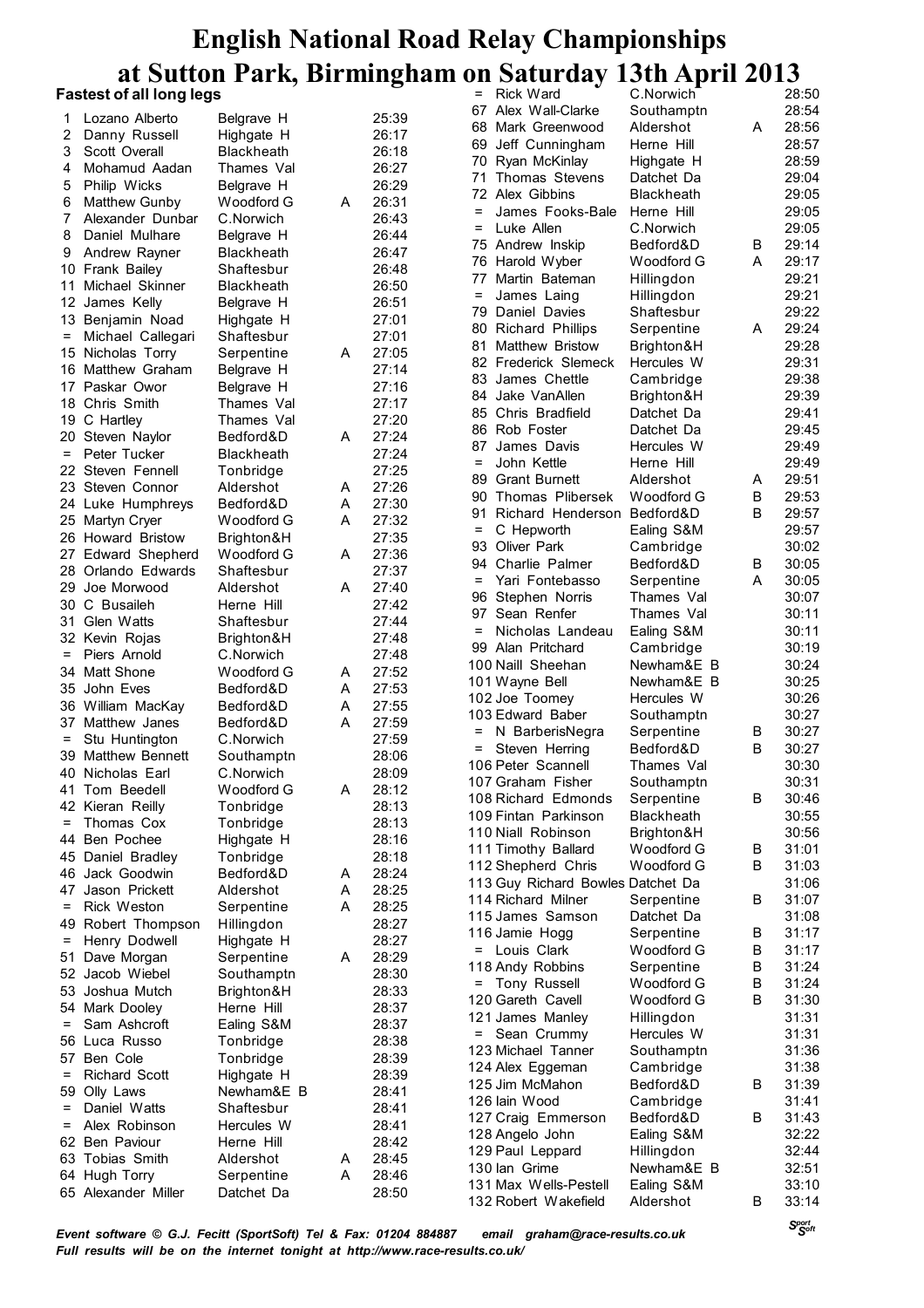|     | 133 Mark Delahunty               | $\sim$ $\sim$ $\sim$ $\sim$ $\sim$<br>Ealing S&M |   | 33:23 |                   | 60 Cameron Knapp              | $\sim$ $\sim$ $\sim$ $\sim$ $\sim$<br>Tonbridge |   | 16:16 |
|-----|----------------------------------|--------------------------------------------------|---|-------|-------------------|-------------------------------|-------------------------------------------------|---|-------|
|     | 134 Alex Urban                   | Hercules W                                       |   | 33:29 |                   | 61 Daniel Bradford            | Bedford&D                                       | B | 16:17 |
|     | 135 Neil Carrington              | Cambridge                                        |   | 34:08 |                   | 62 Alex Howard                | Tonbridge                                       |   | 16:18 |
|     | 136 Simon Connell                | Hillingdon                                       |   | 34:09 | $=$               | Peter Merritt                 | Southamptn                                      |   | 16:18 |
|     | 137 Fraser Johnson               | Serpentine                                       | в | 34:43 | 64                | Mohamed Hashi                 | Ealing S&M                                      |   | 16:21 |
|     | 138 Andrew Hislop                | Aldershot                                        | B | 35:35 | 65                | Martin Johnson                | Southamptn                                      |   | 16:22 |
|     |                                  |                                                  |   |       | 66                |                               | Thames Val                                      |   | 16:23 |
|     | <b>Fastest of all short legs</b> |                                                  |   |       | 67                | Paul Heaphy<br>Zared Hale     | Brighton&H                                      |   | 16:24 |
| 1   | Kristopher Gauson                | Belgrave H                                       |   | 14:20 | $=$               | Joseph Carton                 |                                                 |   | 16:24 |
| 2   | James Poole                      | <b>Blackheath</b>                                |   | 14:22 |                   |                               | Hillingdon<br>Bedford&D                         | В | 16:25 |
| Ξ   | Matthew Bergin                   | Bedford&D                                        | A | 14:22 | 69                | Matthew Nicholson             |                                                 |   |       |
| 4   | Frank Baddick                    | Newham&E B                                       |   | 14:31 |                   | 70 Timothy Sherman            | Southamptn                                      |   | 16:26 |
| 5   | James Shane                      | Newham&E B                                       |   | 14:33 | 71                | G Vacharopoulos               | <b>Blackheath</b>                               |   | 16:29 |
| 6   | Neilson Hall                     | Bedford&D                                        | A | 14:34 |                   | 72 Andrew Reeves              | Serpentine                                      | A | 16:31 |
| 7   | Andrew Connick                   | Belgrave H                                       |   | 14:53 | $\qquad \qquad =$ | <b>Tad Dicker</b>             | Aldershot                                       | A | 16:31 |
| 8   | David Mulvee                     | Herne Hill                                       |   | 14:55 | 74                | Zachary Randall               | Shaftesbur                                      |   | 16:32 |
| 9   | Niall Fleming                    | Shaftesbur                                       |   | 14:59 | 75                | David McKinlay                | <b>Blackheath</b>                               |   | 16:34 |
|     | 10 Tom Hook                      | C.Norwich                                        |   | 15:03 | 76                | Tim Lunnon                    | Brighton&H                                      |   | 16:35 |
|     | Jorge RasoGea                    | Herne Hill                                       |   | 15:05 | =                 | Sean Watson                   | C.Norwich                                       |   | 16:35 |
| 11  | 12 Andrew Penney                 | Hercules W                                       |   | 15:06 | $\qquad \qquad =$ | Jordan Ali                    | C.Norwich                                       |   | 16:35 |
|     | C Joslin-Allen                   |                                                  |   |       | 79                | James Trapmore                | Shaftesbur                                      |   | 16:36 |
| $=$ |                                  | Tonbridge                                        |   | 15:06 | 80                | Ali Yahye                     | Thames Val                                      |   | 16:38 |
| 14  | Mohamed Mohamed Thames Val       |                                                  |   | 15:07 | $\equiv$          | Hendrik Zietsman              | Serpentine                                      | A | 16:38 |
|     | 15 Robel Bahelbi                 | Highgate H                                       |   | 15:09 |                   | 82 Richard Batchelor          | Aldershot                                       | A | 16:40 |
|     | 16 Steve Hepples                 | Newham&E B                                       |   | 15:11 | 83                | David Boyce                   | Brighton&H                                      |   | 16:41 |
| 17  | Daniel Dalmedo                   | Bedford&D                                        | A | 15:12 | 84                | Gareth Klepacz                | Southamptn                                      |   | 16:44 |
|     | 18 Benjamin Alcock               | Bedford&D                                        | A | 15:17 |                   | 85 Deron Fagan                | Herne Hill                                      |   | 16:47 |
|     | 19 Anthony Whiteman              | Shaftesbur                                       |   | 15:18 | 86                | Gordon Barrie                 | Bedford&D                                       | В | 16:51 |
|     | 20 Matt Leach                    | Bedford&D                                        | A | 15:19 |                   | 87 Steve Cooper               | <b>Blackheath</b>                               |   | 16:52 |
| $=$ | Mark Haskett                     | Thames Val                                       |   | 15:19 | 88                | Daniel Thompson               | Hillingdon                                      |   | 16:53 |
| 22  | Dominic Brown                    | Tonbridge                                        |   | 15:22 | =                 | Robert Hislop                 | Aldershot                                       | В | 16:53 |
| $=$ | Bertie Powell                    | Woodford G                                       | Α | 15:22 | =                 | Basil Wallace                 | Herne Hill                                      |   | 16:53 |
| Ξ   | Josh Lunn                        | Bedford&D                                        | Α | 15:22 | 91                | Danny Brewer                  | <b>Blackheath</b>                               |   | 16:56 |
|     | 25 Daniel Bruynuooghe Woodford G |                                                  | A | 15:23 |                   | 92 Martin O'Connell           | Serpentine                                      | A | 16:58 |
|     | 26 Jordan Donnelly               | Woodford G                                       | A | 15:24 | 93                | Javier DeEsteban              | Cambridge                                       |   | 17:00 |
| 27  | Neil Speaight                    | Belgrave H                                       |   | 15:26 |                   | 94 Philip Glynn               | Hercules W                                      |   | 17:01 |
|     | 28 Gavin Lewis                   | Woodford G                                       | A | 15:27 | 95                | Istvan Jacso                  | Cambridge                                       |   | 17:02 |
| 29  | lan Crowe-Wright                 | Brighton&H                                       |   | 15:31 | 96                | Alan Metcalfe                 | Bedford&D                                       | B | 17:04 |
| 30. | Joshua Arnold                    | Aldershot                                        | A | 15:34 |                   | 97 Belal Aly                  | Hercules W                                      |   | 17:05 |
| 31  | Michael Harrison                 | Bedford&D                                        | в | 15:36 | $\quad \  \  =$   | Richard Park                  | Cambridge                                       |   | 17:05 |
|     | 32 Michael Dan                   | Highgate H                                       |   | 15:40 | =                 | Carl Yates                    | Hillingdon                                      |   | 17:05 |
|     | 33 Peter Downie                  | Highgate H                                       |   | 15:42 |                   | 100 John Ferguson             | Cambridge                                       |   | 17:07 |
|     | 34 James McCarthy                | Brighton&H                                       |   | 15:44 |                   | 101 David Lee                 | Datchet Da                                      |   | 17:13 |
|     | 35 Will Green                    | Serpentine                                       | Α | 15:46 |                   | 102 Simon Wigzell             | Datchet Da                                      |   | 17:14 |
|     | 36 Ben Bradley                   | Aldershot                                        | A | 15:47 |                   | 103 John Nugus                | Serpentine                                      | B | 17:19 |
|     | 37 Simon Coombes                 | Herne Hill                                       |   | 15:49 |                   | = Richard Peel                | Serpentine                                      | B | 17:19 |
|     | 38 James Stockings               | Woodford G                                       | A | 15:51 |                   | 105 Ross Braden               | <b>Blackheath</b>                               |   | 17:30 |
|     | 39 William Cockerell             | Belgrave H                                       |   | 15:53 |                   | 106 Andrew Taylor             | Serpentine                                      | В | 17:34 |
|     | 40 Mohammed Ismail               | Herne Hill                                       |   | 15:55 |                   | 107 Adrian Sell               | Datchet Da                                      |   | 17:35 |
| 41  | Oliver Maskell                   | C.Norwich                                        |   | 15:58 |                   | 108 Benjamin Palmer           | Hercules W                                      |   | 17:36 |
|     | 42 Angus Holford                 | Woodford G                                       | A | 16:00 |                   | 109 Ronan Breen               | Shaftesbur                                      |   | 17:38 |
|     | 43 Ben Waterman                  | Ealing S&M                                       |   | 16:01 | Ξ.                | Ben Jones                     | Cambridge                                       |   | 17:38 |
| 44  | Stephen Whiting                  | Highgate H                                       |   | 16:03 |                   | 111 Matthew Applegate         | Cambridge                                       |   | 17:39 |
| Ξ   | Matt Taylor                      | Belgrave H                                       |   | 16:03 | =                 | Joe Everitt                   | Woodford G                                      | В | 17:39 |
| =   | Michael Read                     | Southamptn                                       |   | 16:03 | $=$               | Guiseppe Rivelli              | Datchet Da                                      |   | 17:39 |
| 47  | Harry Paton                      | Tonbridge                                        |   | 16:05 |                   | 114 Chris Mallinson           |                                                 |   | 17:42 |
| Ξ   | Kevin Murphy                     | Woodford G                                       | В | 16:05 |                   |                               | Brighton&H                                      |   | 17:42 |
| 49  | Richard Ward                     | Belgrave H                                       |   | 16:06 |                   | = Russell Osborn              | Southamptn                                      |   |       |
| Ξ   | Pau Herrero                      | Serpentine                                       | Α | 16:06 |                   | 116 Wilbraham Rob             | Woodford G                                      | В | 17:44 |
| 51  | Jonathan Deane                   | Highgate H                                       |   | 16:07 |                   | 117 Martin Shelley            | Ealing S&M                                      |   | 17:48 |
| =   | Cathal Logue                     | Serpentine                                       | A | 16:07 |                   | 118 Alec Laing                | Serpentine                                      | В | 17:52 |
| Ξ   | Wayne Lincoln                    | C.Norwich                                        |   | 16:07 |                   | 119 Simon Baptist             | Thames Val                                      |   | 17:55 |
|     | 54 Andrew Rooke                  | Aldershot                                        | A | 16:08 | Ξ.                | Stephane Schneider Serpentine |                                                 | В | 17:55 |
| Ξ   | James Thompson                   | Tonbridge                                        |   | 16:08 |                   | 121 Jason Steel               | Hillingdon                                      |   | 17:57 |
|     | 56 Brahma Pochee                 |                                                  |   | 16:10 |                   | 122 David Evans               | Serpentine                                      | В | 17:58 |
|     | James Berehowskyj C.Norwich      | Highgate H                                       |   | 16:14 |                   | 123 Luke Nicholas             | Ealing S&M                                      |   | 17:59 |
| 57  | 58 Daniel Allport                | Thames Val                                       |   | 16:15 |                   | 124 James Black               | Bedford&D                                       | B | 18:01 |
|     | = Anthony Jackson                | Shaftesbur                                       |   | 16:15 |                   | 125 Mark Cameron              | Ealing S&M                                      |   | 18:02 |
|     |                                  |                                                  |   |       |                   | = Philip Jones                | Datchet Da                                      |   | 18:02 |